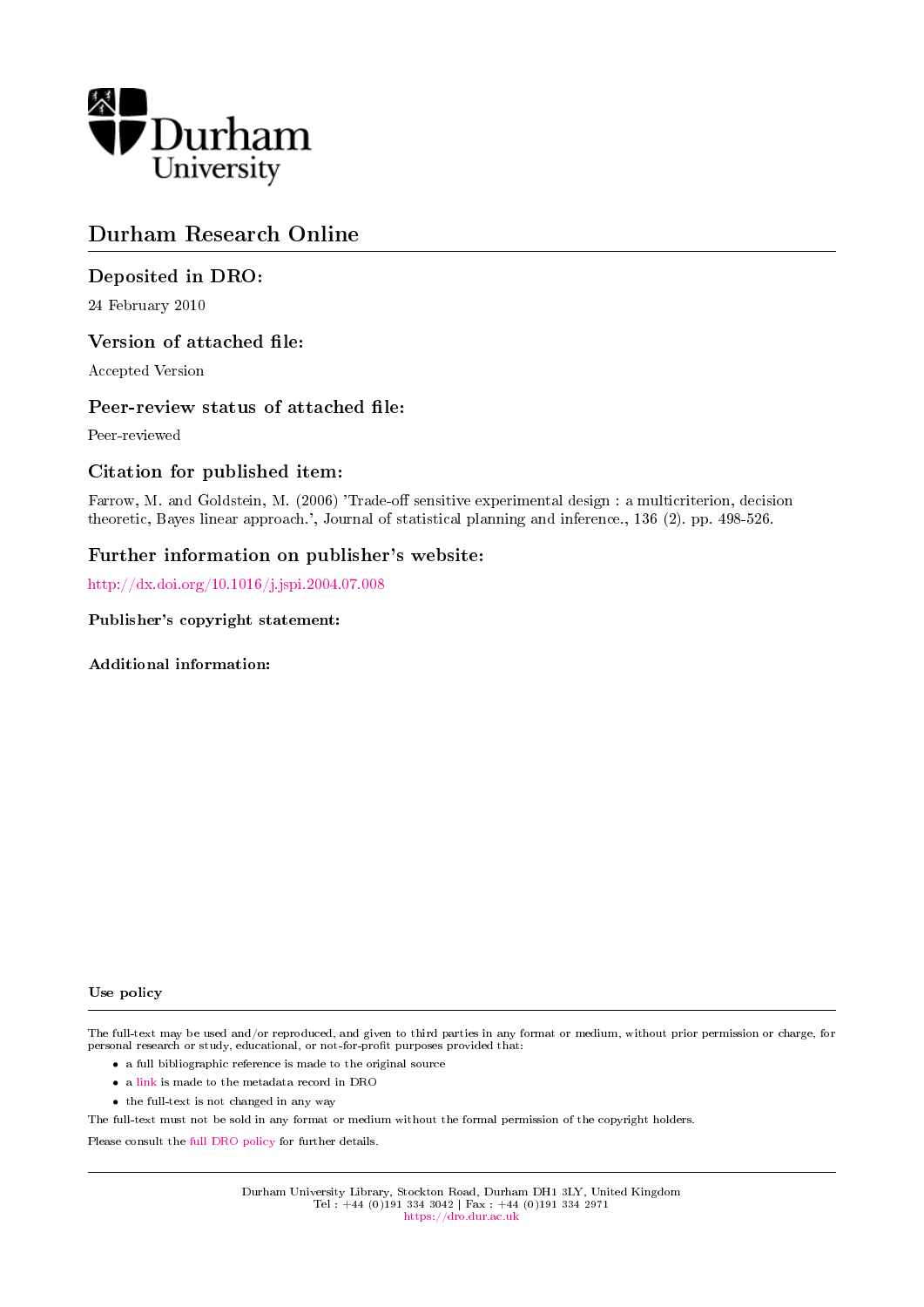# Trade-Off Sensitive Experimental Design: A Multicriterion, Decision Theoretic, Bayes Linear Approach

Malcolm Farrow Newcastle University, UK Michael Goldstein University of Durham, UK

#### Abstract

We show how mutually utility independent hierarchies, which weigh the various costs of an experiment against benefits expressed through a mixed Bayes linear utility representing the potential gains in knowledge from the experiment, provide a flexible and intuitive methodology for experimental design which remains tractable even for complex multivariate problems. A key feature of the approach is that we allow imprecision in the trade-offs between the various costs and benefits. We identify the Pareto optimal designs under the imprecise specification and suggest a criterion for selecting between such designs. The approach is illustrated with respect to an experiment related to the oral glucose tolerance test.

Keywords: Imprecise utility; Multi-attribute utility; Pareto optimality; Oral glucose tolerance test.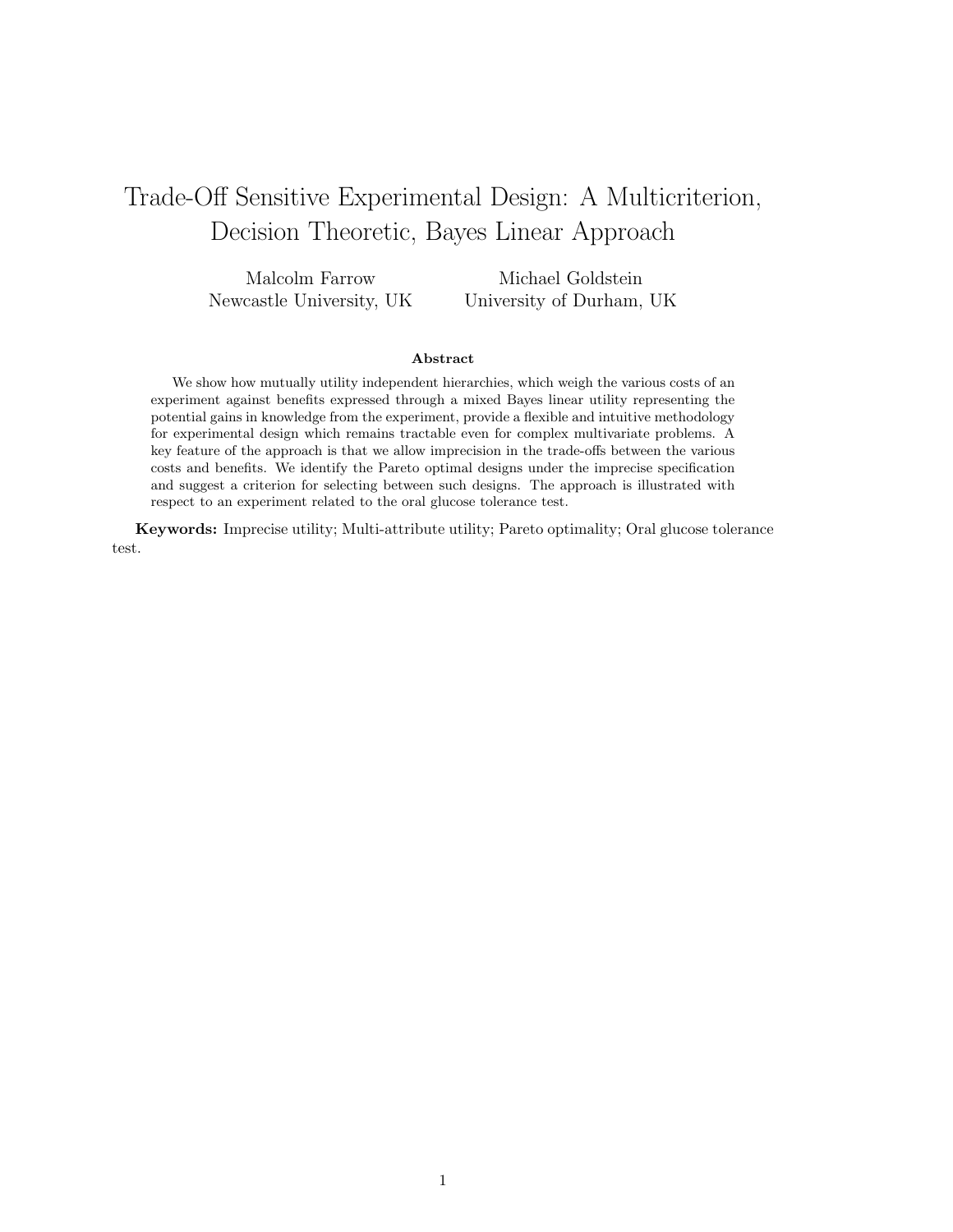### 1 Introduction

This paper is concerned with the decision theoretic approach to the design of experiments. In principle, the choice of an experimental design is a decision problem. We have a number of possible choices of design (decisions). Each choice has certain benefits, typically derived from expected gains in knowledge, and incurs expenditure, typically relating to both resource and ethical costs. Choosing a good design is a hard decision problem, which would benefit, in two fundamental ways, from appropriate methodology, in which all costs and benefits were quantitatively assessed, combined and jointly optimised. Firstly, the formulation of design choice as a decision problem, by making all relevant judgments explicit, would bring a clarity to the process. Such a quantitative formulation would make explicit the implied trade-offs between costs and benefits which underlie the choice of design for each of the participants, namely the experimenters, the subjects in the experiment, the ethics committee, the funding body and so forth. Secondly, the **solution** of the resulting decision problem would identify the best choice of design, or, more in the spirit of decision analysis, the collection of designs which are almost optimal would identify the pragmatic range of design choices that merit serious consideration.

Among the problems that we must address in developing a decision theoretic approach to design are the following: (i) costs: resource usage, ethical costs, and so forth may be hard to quantify; (ii) benefits: potential gains in knowledge from the experiment may be even harder to quantify; (iii) **trade-offs:** experimenters may find it very difficult to weigh the relative importance of the different costs, and even harder to weigh such costs against the potential benefits of the experiment; (iv) prior knowledge: this is hard to quantify for complex problems; (v) design: even were we able to specify fully all of the above ingredients, for example within a full Bayes framework, choosing the optimal design would be an extremely difficult computing problem.

While there is plenty of theoretical work on Bayes designs, (see, for example, the review in Chaloner and Verdinelli, 1995), there is little Bayes (or any other!) methodology which, in practice, offers guidance on decision theoretic design for complex multivariate experiments with realistic cost structures. Much of the Bayesian design literature is concerned with one or other of two aspects of the problem. The first, which we might term the design-point selection problem, is concerned with finding an "optimal" design, often specified by a design matrix, given a fixed total sample size. Most literature on the second aspect, the *sample size* problem, involves simple designs and, usually, a simple trade-off between the cost of experimental units and information gain.

In the design-point selection literature, by relaxing the requirement for the numbers of observations at different design points to be integers, the problem, at least in linear models, can be made one of selecting the proportions of the total sample to be allocated to each design point. Thus the question of choosing a sample size is avoided. Moreover, usually no allowance is made for differences in costs between observations at different design points. The optimality criterion is often the Bayesian version of a criterion such as A- or D-optimality. These two and some others can be justified as maximising the expectation of a utility function which values information gain in some sense. For example, Sebastiani and Wynn (2000) use maximum entropy sampling which, in the normal linear model, leads to Bayesian D-optimality. Recent work in this area has included the combination of several information-gain criteria, for example to measure learning about different possible models. Examples of this include Clyde and Chaloner (1996) and Dette and Franke (2000). The criteria are usually combined as a weighted sum or one is optimized subject to constraints on the values attained for the others. In this paper we combine an information-gain utility with utilities for costs. The information-gain utility involves combining, not necessarily additively, a number of sub-utilities, each of which is related to the utility leading to the Bayesian A-optimality criterion. Verdinelli and Kadane (1992) use a utility which combines information gain, in the D-optimality form, with the total value of the dependent variable in an experiment.

The Bayesian sample-size literature generally involves maximising the expectation of a utility which involves the cost of making observations and either the consequence of some action following the experiment or a measure of information gain. Lindley (1997), Bernardo (1997) and Adcock (1997) give a useful introduction to the area. Recent examples include Walker (2003), whose utility involves the consequence of an action such as choice of treatment, for the case of a simple random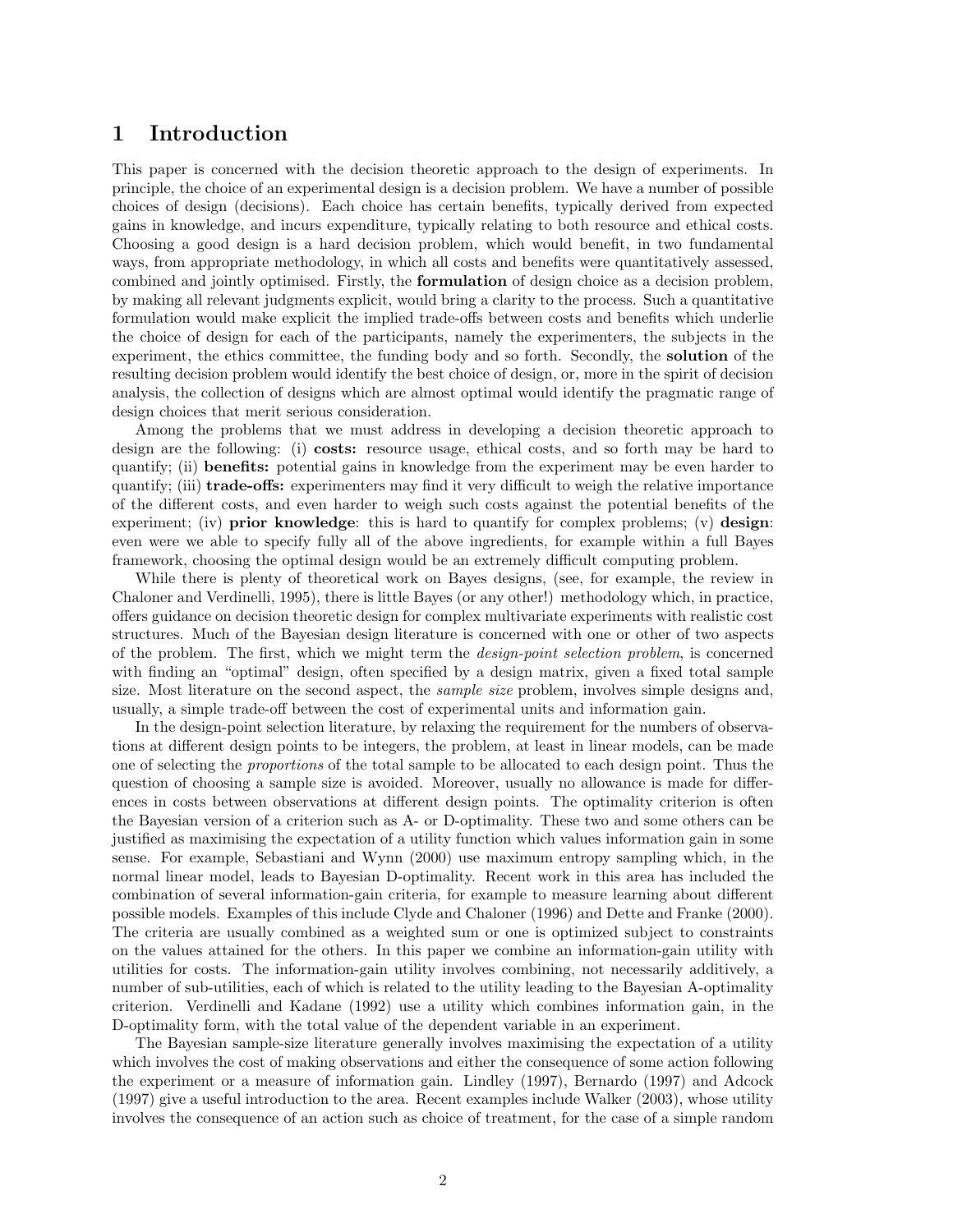sample, and Gittins and Pezeshk (2000), who propose both a "public health" utility, involving both the benefit of a new treatment and the number who will use it as well as costs, and a "commercial" utility, for the case of a clinical trial to compare two treatments. For a Bayes linear approach to finding sample sizes to obtain specified reductions in variance, see Goldstein and Wooff (1997) and Shaw and Goldstein (1999).

Tan and Smith (1998) consider the use of realistic utility functions for both sample-size determination and allocation to treatments in a two-treatment clinical trial, with a cost-benefit trade-off in which benefit is related to "success" of the trial. Claxton *et al.* (2000) discuss choice of treatment (not design) with "cost-benefit" trade-off.

This paper has two parts. In the first part, we develop a multi-criterion decision theoretic approach to the design of experiments. We use a flexible cost utility structure which allows costs of several types and differences in costs between design points. We allow multivariate observations and use a correspondingly flexible information-gain utility. To provide a focus for our discussion, we discuss a multivariate, grouped, repeated measurement study in a medical context, with two types of cost (financial, ethical), which must be weighed against the potential gains from the experiment.

While decision theory addresses the choices of the individual, experimental design typically needs to reconcile the preferences of many protagonists. Further, even in fairly simple examples, a single individual may not be able to specify precisely the relative importance of the various costs and benefits. Therefore, one of the most difficult steps in many decision analyses is the quantification of the relative importance of the different attributes of the design, due either to the unwillingness or inability on the part of the experimenter to specify certain risk trade-offs or from disagreement on priorities within a committee with responsibility for the design. In the second part of the paper, we therefore address this issue by developing an approach which explicitly allows for and incorporates such imprecision in the trade-offs between the different costs and benefits of the experiment.

In Section 2 of this paper we introduce our illustrative example. In Section 3 we introduce a suitable structure for utility functions in experimental design problems and, in particular, a method of assigning utilities to the gains in knowledge obtained by the experiments. In Section 4 we describe how an optimal design may be selected. In Section 5 we generalise the method by allowing imprecision in the trade-offs between the attributes of the utility. This leads to the selection of a set of Pareto optimal designs as shown in Section 6. A criterion for selecting between the Pareto optimal designs is suggested in Section 7. Finally, in Section 8, we extend the method to allow a more general form of utility function.

### 2 Example: The oral glucose tolerance test

We shall consider an experiment, actually conducted some years ago, concerning the oral glucose tolerance test (O.G.T.T.) which is used to help measure the severity of disease suffered by a diabetic patient. After a period without food, patients are given glucose orally. Blood samples are taken immediately before the glucose is given and at intervals thereafter. The concentration of glucose in each sample is determined and, roughly speaking, the quicker the glucose concentration returns to its fasting level the more healthy is the patient. High fasting levels of glucose, or slow return to fasting levels after taking glucose, are suggestive of diabetes. For example, the World Heath Organisation diagnostic levels were that a fasting glucose level above 7 mmol/litre or a two hour level above 10 mmol/litre suggests diabetes, while a fasting level below 7 mmol/litre and a two hour level between 7 and 10 mmol/litre suggest "impaired glucose tolerance" (World Health Organisation, 1980). One of the main reasons for the study was that the experimenters believed that methods of interpretation of O.G.T.T. results designed for young patients might need to be altered to suit the elderly because of a generally slower response rate in old people. The groups of elderly subjects in the study included Group 1: "Well-controlled" (diabetes controlled by diet with or without drugs but not insulin), and Group 2: "Insulin dependent" (the most severe form, requiring insulin treatment). (To simplify our account, we accept the clinicians' classifications at face value.)

Blood samples were taken immediately before the glucose was given and at intervals thereafter.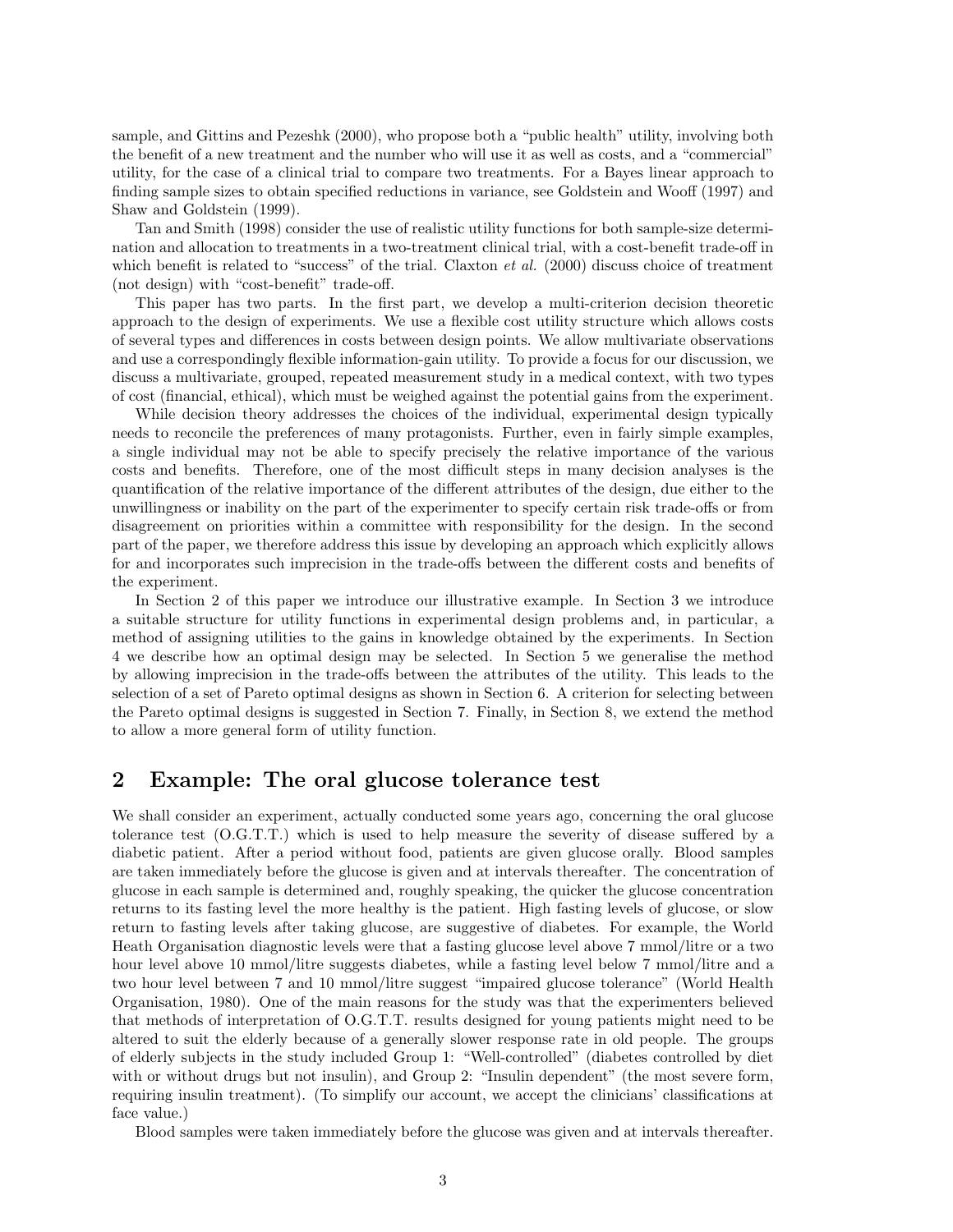From each sample, the concentrations of glucose and, in addition, C-peptide could be determined. (See also Wickramasinghe et al.,1992, Farrow and Leyland, 1991, and Farrow and Goldstein, 1992). The experiment had two aims. Firstly, in order to improve the interpretation of test results for elderly patients and perhaps shorten test duration for such patients, information was required on typical responses to the O.G.T.T. from elderly patients with different degrees of diabetes. Secondly the investigators wished to see whether C-peptide measurements, in addition to blood glucose, provided extra diagnostic information, as C-peptide concentration in the blood is thought to indicate insulin production.

There are two types of cost in this experiment. Firstly, there are financial costs, both in taking each blood sample and also the laboratory costs for each determination of glucose or Cpeptide concentration. It costs much more to determine a C-peptide concentration than a glucose concentration. Further, there are staff costs involved in the care and administration for each patient and these increase with the duration of the test and the severity of illness. Secondly, there are ethical costs, which arise not only from the inconvenience and discomfort, but also because there may be damage to a diabetic patient's health, from fasting, taking glucose and fasting again. These costs greatly increase with the severity of the illness and the duration of the test. They must be weighed against the benefits of the experiment which derive from our gain in knowledge.

To simplify our account, we restrict our attention to Groups 1 and 2 and to the baseline and 60 minute values and we suppose that we always take the cheaper observation, namely the glucose level, for each patient, making the more expensive, C-peptide, observation on a subset of the patients. Thus our design choices are to determine four numbers  $n_{av}$ , where  $n_{av}$  is the number of patients chosen from group g, where  $g = 1, 2$ , for which variables v are observed where  $v = 1$ labels the subset on which only glucose measures are taken, and  $v = 2$  labels the subset on which both glucose and C-peptide measures are taken. We will denote a particular design choice by the quadruple  $(n_{12}, n_{22}, n_{11}, n_{21})$ .

If, as here, financial and ethical costs are of serious concern, then decision analysis is the only approach which allows us to weigh the benefits of different experiments against the costs in a manner which allows us to identify the design of maximal value. In order to carry out such an analysis, we must (i) formulate a utility function on experimental costs and outcomes, (ii) quantify all uncertainties and (iii) optimise expected utility over all choices of design. Of course, if we do not use decision analysis, we will still have to choose a design, but without a formal approach for weighing costs and benefits the choice will be much more difficult and, to a large extent, arbitrary. In the following sections, we shall show how to set up and analyse experiments such as these within the decision formalism, and then introduce certain extensions to the standard methodology which are useful for dealing with problems involving risk trade-offs that are considered difficult to specify.

The first step is to construct the utility function. To motivate our general discussion, observe that it is often valuable to think of the utility in the form of a hierarchy. See figure 1. In the present example, the top level node is the overall utility of the designed experiment. We may view this utility as having two attributes, namely Costs and Benefits. So on the second level we have a Cost node and a Benefit node, both leading into the Overall node. The Cost node itself has two attributes, namely Ethical and Financial costs, and so, on the third level, each has a node, both leading into the Cost node. The Benefit node similarly has various attributes, all arising from gains in information about the various patient responses in the two groups. There are many ways that we may choose to represent such benefits, depending on the context in which we plan to use our results. In our account, we will suggest a simple choice for benefits, which is sufficient to illustrate the general approach, namely to suppose that there are four attributes for the benefit comprising improved information about each of the following collections of quantities:  $\mathcal{M}_1$  fasting levels for C-peptide;  $\mathcal{M}_2$  fasting levels for glucose;  $\mathcal{M}_3$  changes in C-peptide levels over one hour;  $\mathcal{M}_4$  changes in glucose levels over one hour. For example,  $\mathcal{M}_1$  represents gains in information about the joint distribution of fasting C-peptide levels both for individuals who are "Well controlled" and individuals who are "Insulin dependent". We will clarify the precise way in which this benefit is quantified in later sections. Our utility hierarchy is therefore completed by adding nodes representing each of  $\mathcal{M}_1$  to  $\mathcal{M}_4$  at the third level, entering the Benefit node.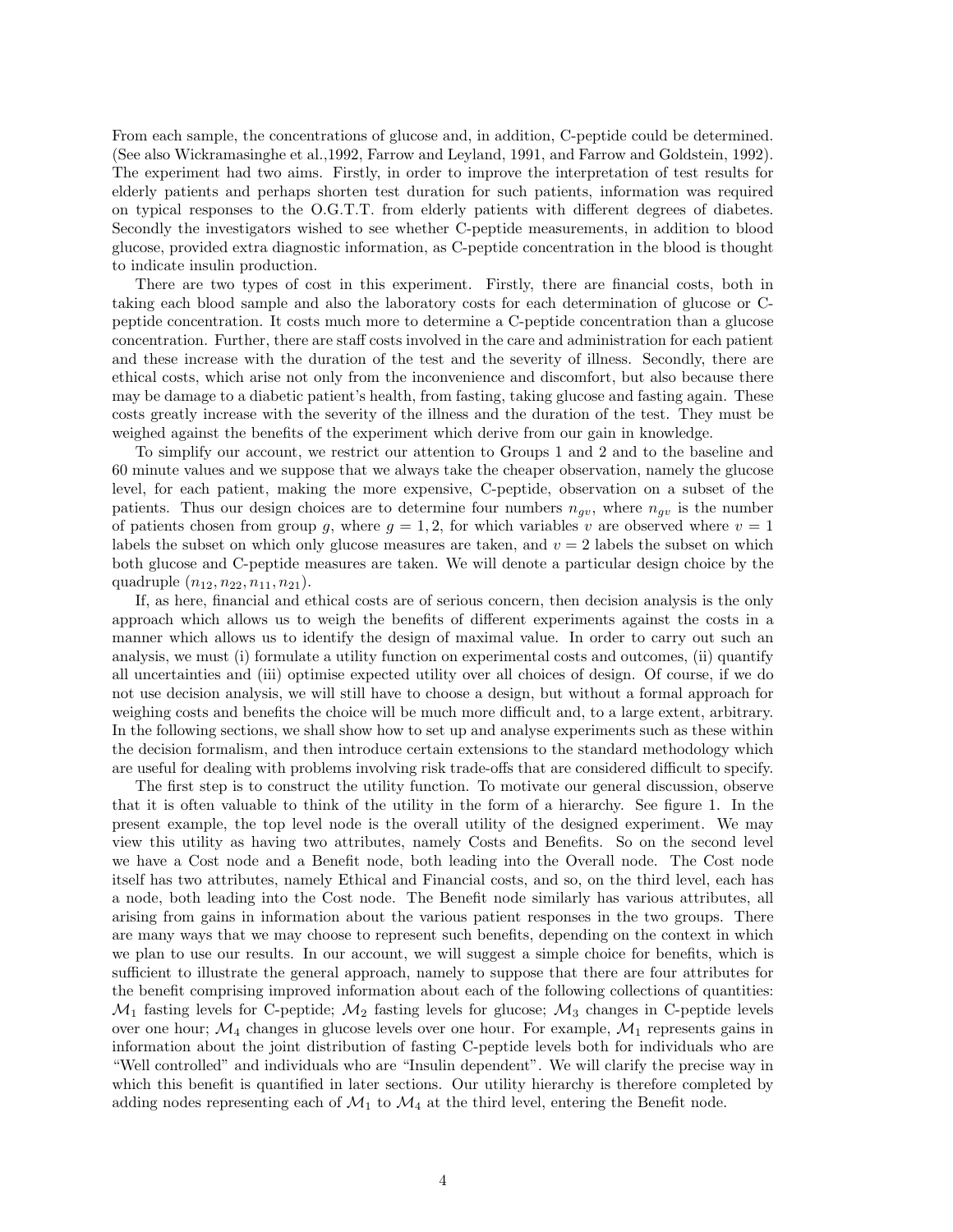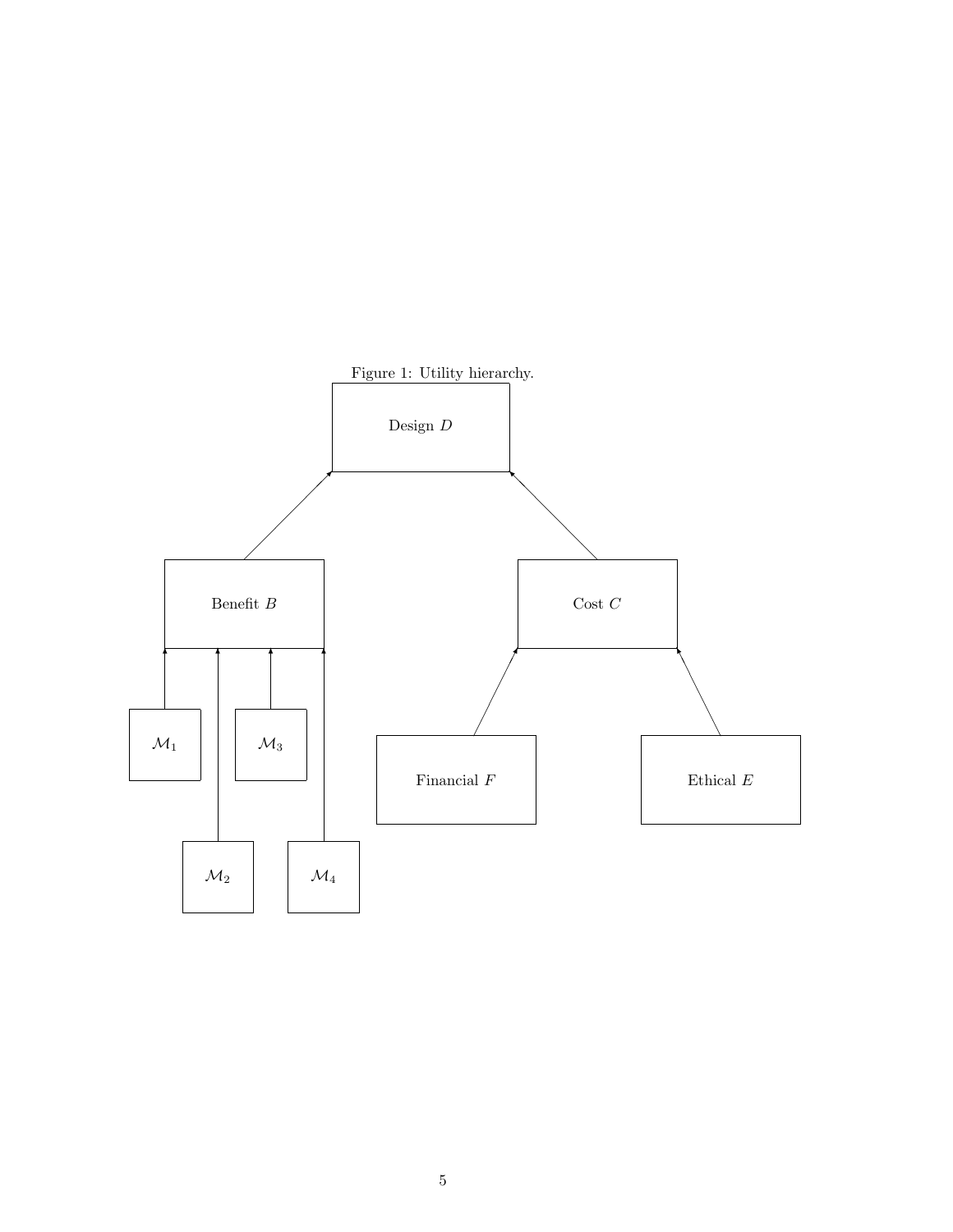### 3 Utility hierarchies for experimental design

#### 3.1 Mutually utility independent hierarchies

We now explain the formal properties that we require of a utility hierarchy, in order that it should be amenable to formal specification and analysis, and construct appropriate utility functions for experimental design. In this section we consider a general class of multi-attribute utility functions. Attributes  $\mathbf{Y} = (Y_1, ..., Y_k)$  are utility independent of the attributes  $\mathbf{Z} = (Z_1, ..., Z_r)$  if conditional preferences over lotteries with differing values of  $Y$  but fixed values,  $z$ , of  $Z$ , do not depend on the particular choice of z. Attributes  $\mathbf{X} = (X_1, ..., X_s)$  are mutually utility independent if every subset of  $X$  is utility independent of its complement. If attributes  $X$  are mutually utility independent, then the utility function for X must be given by the *multiplicative form*,  $(1 + kU(X)) = \prod_{i=1}^{s} (1 +$  $ka_iU_i(X_i)$ , or the *additive form*,  $U(\boldsymbol{X}) = \sum_{i=1}^s a_iU_i(X_i)$ , (see Keeney and Raiffa, 1976), where  $U_i(X_i)$  is a conditional utility function for attribute  $X_i$ , namely an evaluation of the utility of  $X_i$  for fixed values of the other attributes. The coefficients in these equations are the *trade-off parameters*; the  $a_i$  reflect the relative importance of the attributes and k reflects the degree to which rewards may be regarded as complementary, if  $k > 0$ , or as substitutes, if  $k < 0$  (Keeney and Raiffa, 1976, section 5.4.5). Keeney and Raiffa (1976) also describe the idea of a hierarchy of utilities, as follows. We form an overall multi-attribute utility from marginal utilities for the various attributes by a hierarchical structure which may be represented as a graph in which each attribute of the problem is represented as a node. Some of the attributes are themselves comprised of sub-attributes and, in the graphical representation, each attribute node is joined to each of the constituent sub-attributes by an arc. An example of such a structure is given as figure 1. The overall utility is constructed as follows. For each attribute with no sub-attributes, we specify a utility function. At each other node in the structure, we construct the utility by merging the utilities of all of the constituent subattributes. Eventually, one overall utility function is formed corresponding to the node at the head of the graph. If, at each node, we have mutual utility independence for the utilities combined at that node, then we term such a utility function a *Mutually Utility Independent Hierarchic (MUIH)* utility. Thus, in a MUIH utility, at each node we combine utilities using either the multiplicative or additive form.

In our utility hierarchy we consider the overall utility node to be at the "top" level and the predecessors of a node to be at "lower" levels. We refer to the nodes corresponding to the individual attributes, that is nodes which have no predecessors, as marginal nodes. We refer to a direct predecessor of a node as a parent and a direct successor as a child. For each node i, we denote by  $N(i)$ , the sub-hierarchy under i, where  $N(i)$  is the set of nodes containing i and all of its predecessors. We divide the child nodes in the hierarchy into three types: additive, binary and multiplicative. In an *additive node* utilities are combined using the additive form giving

$$
U = \sum_{i=1}^{s} a_i U_i \tag{1}
$$

with  $\sum_{i=1}^{s} a_i \equiv 1$  and  $a_i > 0$  for  $i = 1, \ldots, s$ . In a *binary node*, with parameters  $a_1, a_2, h$ , precisely two utilities are combined and we rescale the combined utility as

$$
U = a_1 U_1 + a_2 U_2 + hU_1 U_2 \tag{2}
$$

where  $0 < a_i < 1, -a_i \leq h \leq 1 - a_i$  and  $a_1 + a_2 + h = 1$ . In a multiplicative node more than two utilities are combined and the parameter  $k$  in the multiplicative form may be nonzero. We rescale the utility so that

$$
U = \frac{\prod_{i=1}^{s} (1 + ka_i U_i) - 1}{\prod_{i=1}^{s} (1 + ka_i) - 1}
$$
\n(3)

where  $a_1 \equiv 1, k > -1$  and, for  $i = 1, ..., s$ , we have  $a_i > 0$  and  $ka_i > -1$ .

The above categorisation embraces all of the different specifications that we may make which are consistent with the property of utility independence. (Binary nodes are the special case of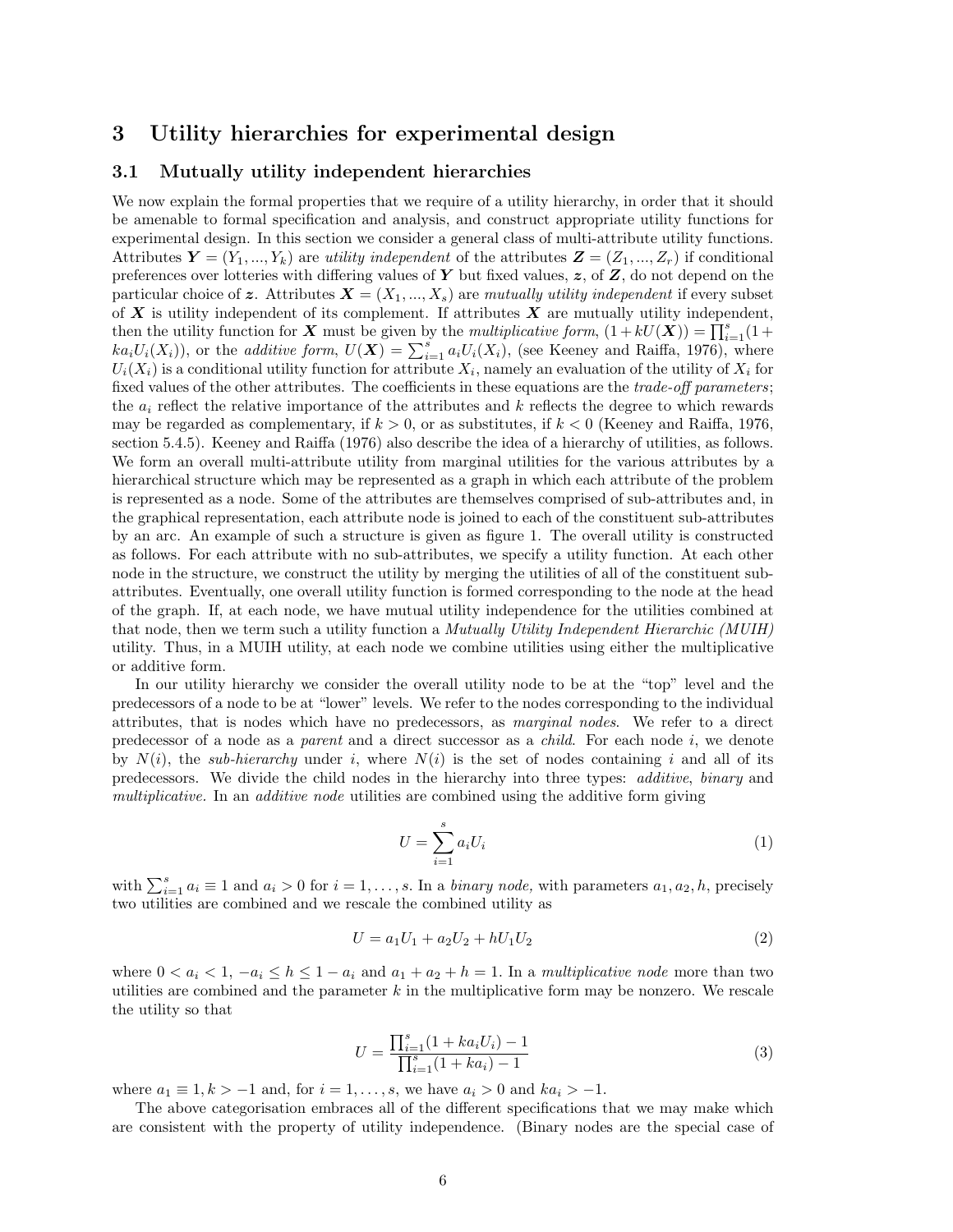multiplicative nodes where  $s = 2$ . Equation (2) is derived by setting  $s = 2$  and  $h = ka_1a_2$  in (3). We distinguish between binary and multiplicative nodes only because some results may be stated more simply in the binary case.) For some problems, it will be sufficient to work only with additive nodes. However, we gain much flexibility by allowing the more general forms, as this allows us to consider problems where, while the attributes are utility independent, they still complement or substitute for each other. See the discussion in Keeney and Raiffa (1976).

For each child node i, we denote by  $\phi_i = (\phi_{i1}, \dots, \phi_{im(i)})$  the collection of trade-off parameters which determine how the parent utilities at node  $i$  are combined to give the value at the child node. Thus, each  $\phi_{ij}$  corresponds to an  $a_i$  in (1) an  $a_i$  or h term in (2), or an  $a_i$  or k in (3). If there are *n* child nodes, then we denote by  $\boldsymbol{\theta} = (\phi_1, \dots, \phi_n)$  the collection of all the trade-off parameters in the hierarchy. As the marginal utility at each marginal node is expressed in a utility scale, we norm all the marginal utilities to lie between 0, the worst outcome that we shall consider for the problem, and 1, the best outcome. The effect of the scalings that we have chosen for additive, binary and multiplicative nodes is that, at each node  $i$  in the hierarchy, the utility is 1 for the outcome  $C_i$  when all marginal predecessor nodes have utility 1, and is zero for the outcome  $c_i$ when all marginal predecessor nodes have utility zero. Therefore, a utility value of  $u$  at node  $i$  may always be interpreted as the utility of a gamble giving  $C_i$  with probability u and  $c_i$  with probability  $1-u$ , irrespective of the chain of trade-off parameters in the hierarchy. This utility scale is termed the standard scale for the hierarchy. Throughout this paper, all utilities are assumed to be on the standard scale.

#### 3.2 Costs and benefits

We now construct MUIH hierarchies for experimental design. Our overall utility  $U(D)$  for choosing a design D depends on the costs, C, and the benefits, B. If costs and benefits can be taken to be mutually utility independent, then our overall utility,  $U_d$ , for a design is a binary node (2) with parents  $U_c, U_b$ , the marginal utilities for cost and benefit, scaled to [0,1], with parameters  $a_c, a_b, h$ .

$$
U_d = a_c U_c + a_b U_b + h_d U_c U_b \tag{4}
$$

We now separate  $U_c$  and  $U_b$  into contributory attributes. As an illustration, suppose that  $U_c$ depends both on ethical costs,  $E$ , and financial costs,  $F$ , which we judge to be utility independent. Then

$$
U_c = a_e U_e + a_f U_f + h_c U_e U_f \tag{5}
$$

where  $U_e$  and  $U_f$  are utilities for ethical and financial costs respectively, placed on a [0, 1] scale by setting each cost utility to one for the null experiment, i.e. no experiment at all, and to zero for the largest cost which might be tolerated.

In some circumstances, it will be reasonable to construct benefit utilities which relate directly to the effectiveness of potential future treatments in a well-defined clinical context, e.g. Gittins and Pezeshk (2000), Walker (2003). Such utility specifications will typically be highly problem specific and usually will require great care in taming the computational complexity required to identify good designs, as Bayesian design choice is a notoriously computer intensive problem, often requiring simulations (e.g. Müller, 1999). In many cases, however, treatment decisions will not follow directly from the individual study, which, as in our example, is part of an ongoing series of investigations which will in combination identify treatment regimes. In such cases, the main benefits from a medical experiment derive from our gain in knowledge. This might lead to the development of better diagnostic or therapeutic methods, it might show that the test or treatment was useless or it might lead to further experiments which are eventually fruitful in some currently unsuspected way. Therefore, a natural way to express the benefit is to quantify the change in information, relative to our current state of knowledge. This view, of course, is also the justification for the use of criteria such as Bayesian A- and D-optimality which are widely used in the Bayesian design literature (Chaloner and Verdinelli, 1995). We may then weigh the value of possible gains in knowledge against the various costs. (Additional benefits, for example direct benefit to patients in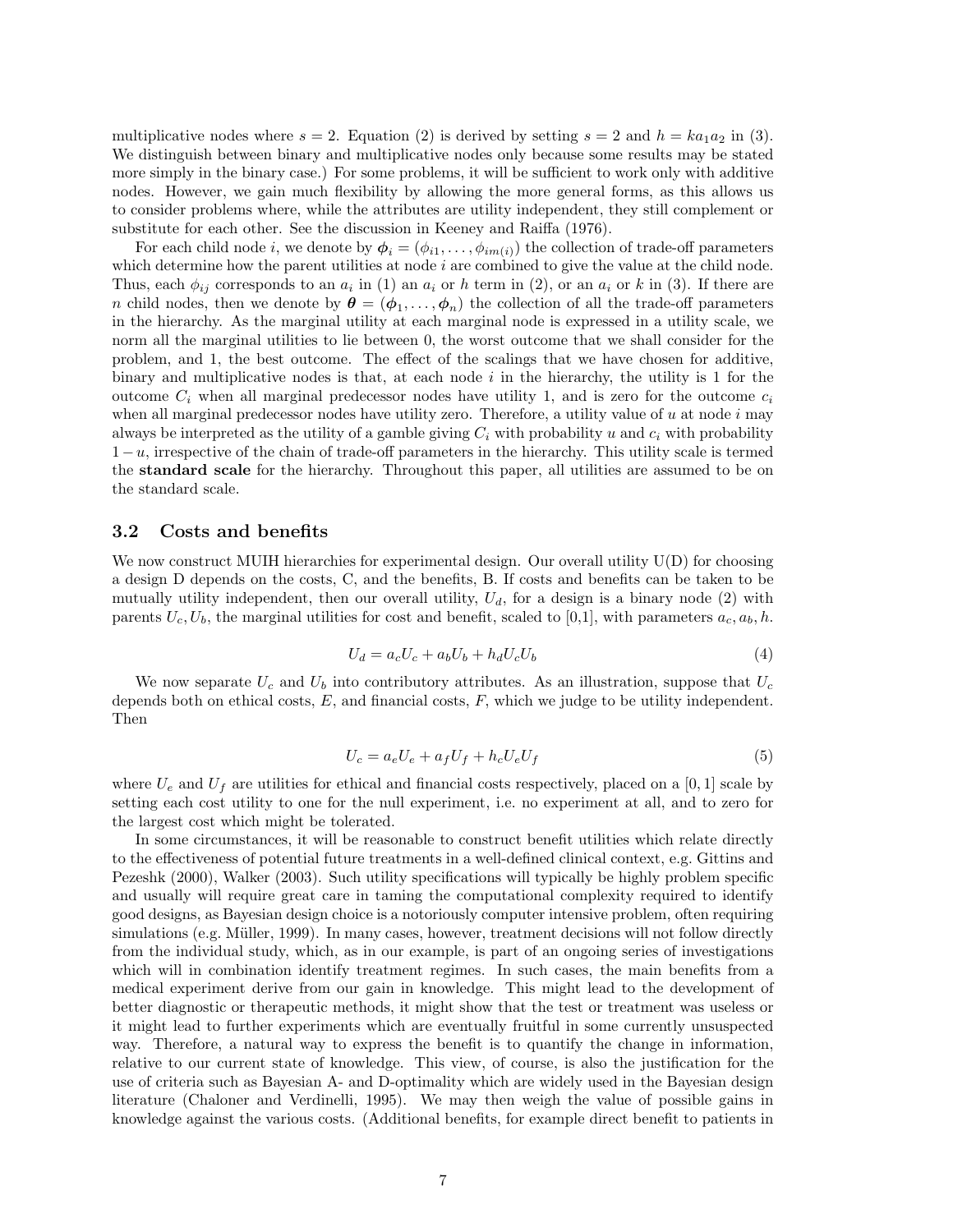a trial from the new treatment, may be handled analogously to the costs.) We now develop such a benefit utility in a flexible form which leads to a tractable design methodology.

#### 3.3 Mixed Bayes linear utilities for gains in knowledge

Design calculations for full Bayes analyses are notoriously expensive, as, for each choice of design, the reduction in uncertainty must be assessed for each possible sample that could be obtained. Therefore, we instead choose to assess the reduction in uncertainty from a Bayes linear viewpoint. This approach may be viewed either as applying when the underlying uncertainties are roughly Gaussian, or as providing a general, simple and tractable upper bound approximation to the preposterior expectation of the posterior variance given certain simple moment assessments, or as the appropriate form of analysis when we are only prepared to make a partial prior belief specification in the form of first and second moments. (See Goldstein, 1999, and Farrow and Goldstein, 1993). However, provided the experiment is sufficiently simple for a full Bayes preposterior design calculation to be tractable, then the methodology that we develop below for design choice will apply equally for any such Bayes analysis. We now describe the Bayes linear utility, which we build in three stages.

(i) Consider an experiment in which we learn about a single quantity,  $X$ . Suppose that, from design D, we observe data d, and calculate the Bayes linear adjusted expectation,  $E_d(X)$  for X. As the Bayes linear approach takes expectation as primitive it is natural and tractable to consider a basic attribute of the experiment to be the magnitude of the difference between  $E_d(X)$  and the actual value of X, namely  $d(X) = X - \mathbb{E}_d(X)$ , assessed as  $(X - \mathbb{E}_d(X))^2$  (see, for example, de Finetti (1974) in which the preferred choice of penalty of this type is taken as the operational definition for expectation). A simple benefit utility, constructed from this attribute, is given by the expectation of this quantity, namely  $E(d^2(X)) = \text{var}_d(X)$ , the adjusted variance of X given d. We scale so that the utility of carrying out a precise experiment, i.e. one which will reveal exactly the value of X, is 1, and the utility of carrying out no experiment is 0, so that  $U(X) = 1 - \text{var}_d(X)/\text{var}(X)$ .

(ii) Now suppose that we learn about a collection  $\mathbf{X} = (X_1, ..., X_m)$ , where all linear combinations of  $X$  are considered equally important. Then, a corresponding collection of attributes which express our gain in knowledge is the vector  $d(\mathbf{X}) = \mathbf{X} - \mathrm{E}_d(\mathbf{X})$ , where  $\mathrm{E}_d(\mathbf{X})$  is the vector of adjusted expectations for the elements of X after observing data d. If  $(X_1, ..., X_m)$  are uncorrelated, then a corresponding representation of the joint utility is the additive form, namely  $U(\boldsymbol{X}) = m^{-1} \sum_{i=1}^{m} U(X_i)$ , where each  $U(X_i) = 1 - \text{var}_d(X_i) / \text{var}(X_i)$ . If  $(X_1, ..., X_m)$  are correlated, then we may apply this to the principal components of  $X$ , equivalently assessing  $U(X)$  to be

$$
U(X) = 1 - \mathbb{E}\{m^{-1}d(X)^T V_X^{-1}d(X)\},\tag{6}
$$

where  $V_X$  is the prior variance matrix of  $X$ . (If  $V_X$  is of less than full rank, we first reduce X to a maximal sub-collection for which  $V_X$  has full rank.) We term (6) the *Bayes linear utility* as we may evaluate  $U(X)$  purely in terms of the sufficient belief specifications necessary to carry out a Bayes linear analysis. A priori, our variance matrix for  $d(X)$  is  $V_X - C_{XD} V_D^{-1} C_{DX}$ , where  $V_D$ is the variance of the data and  $C_{XD} = C'_{DX}$  is the covariance between X and the data, D. The Bayes linear utility  $U(X)$  in (6) is therefore evaluated as

$$
U(\mathbf{X}) = 1 - m^{-1} \text{trace} \{ \mathbf{V}_X^{-1} (\mathbf{V}_X - \mathbf{C}_{XD} \mathbf{V}_D^{-1} \mathbf{C}_{DX}) \} = 1 - m^{-1} \text{trace} \{ \mathbf{M}_D \}
$$
(7)

where  $M_D = I - V_X^{-1} C_{XD} V_D^{-1} C_{DX}$  is the adjustment transform matrix for X adjusted by the data from the proposed experiment (see Farrow and Goldstein, 1993). This utility may be compared with the utility  $U^{(A)}(X) = 1 - \mathbb{E}\{m^{-1}d(X)^T Ad(X)\}\$  which leads, in the univariate normal linear model, to the Bayesian A-optimality criterion (e.g. Chaloner and Verdinelli, 1995). In our multivariate setting we obtain  $1 - m^{-1}$ trace $\{A(V_X - C_{XD}V_D^{-1}C_{DX})\}$  and we choose  $A = V_X^{-1}$  although other values of A could easily be used.

(iii) Suppose that we judge that increased knowledge for some linear combinations of elements of X is more important than for others. We construct the linear space  $\mathcal{L}(X)$  of all linear combinations of the elements of X, i.e. all quantities of the form  $\sum_{i=1}^{k} c_i X_i$ . Then we divide  $\mathcal{L}(X)$  into linear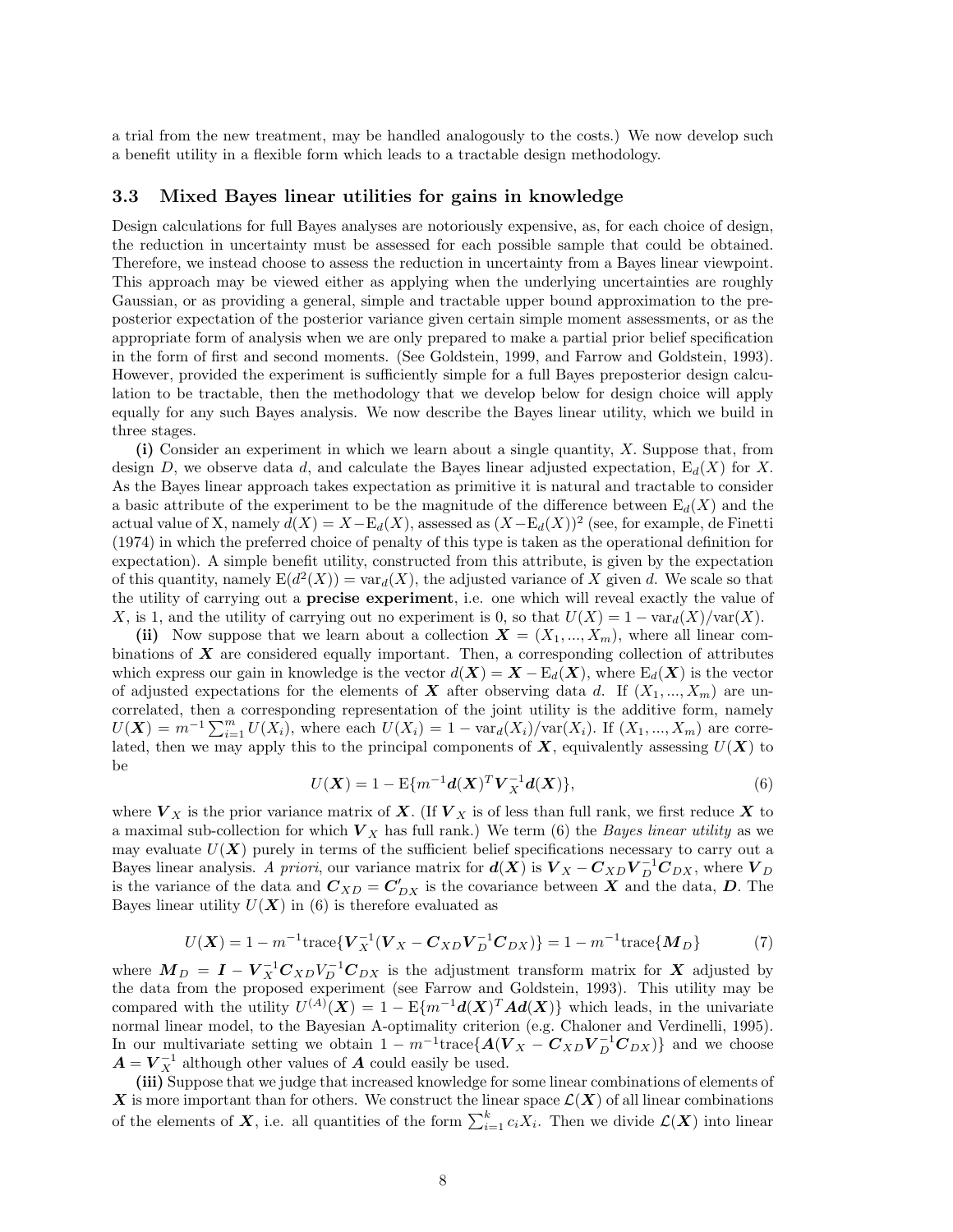subspaces  $\mathcal{L}_1, ..., \mathcal{L}_r$  for which we judge increased knowledge about each linear combination within a particular collection  $\mathcal{L}_i$  to be of equal value. We assess the utility,  $U_i(\mathcal{L}_i)$ , of the experiment for learning about the elements of subspace  $\mathcal{L}_i$ , by applying (6) to any maximal collection of elements of  $\mathcal{L}_i$  with variance matrix of full rank.

In many circumstances, we will judge gains in information over each of  $\mathcal{L}_1, ..., \mathcal{L}_r$  to be mutually utility independent. Therefore, for a particular choice of design and a particular collection of experimental outcomes, we can represent our overall benefit utility,  $U_b$ , for the experiment by  $(1 + k_b U_b) = \prod_{i=1}^r [1 + k_b b_i U_i(\mathcal{L}_i)]$ , where  $U_i(\mathcal{L}_i)$  is given by (6). We call this form the *mixed Bayes* linear utility for X. In the special case where  $k_b = 0, U_b$  is given by the *additive form* 

$$
U_b = \sum_{i=1}^r b_i U_i(\mathcal{L}_i),\tag{8}
$$

with constraints as in (1). Similarly, if  $r = 2$ , we have a binary benefit node and

$$
U_b = b_1 U_1(\mathcal{L}_1) + b_2 U_2(\mathcal{L}_2) + h_b U_1(\mathcal{L}_1) U_2(\mathcal{L}_2),
$$
\n(9)

with constraints as in (2), and where  $r > 2$  and the parameter  $k_b$  may be nonzero,

$$
U_b = \frac{\prod_{i=1}^r [1 + k_b b_i U_i(\mathcal{L}_i)] - 1}{\prod_{i=1}^r (1 + k_b b_i) - 1}
$$
\n(10)

with constraints as in  $(3)$ . These scalings ensure that, for any choices of trade-off parameters in the mixed Bayes linear utility, the utility of carrying out no experiment is zero, while the utility of a precise experiment for all elements of  $\boldsymbol{X}$  is 1, so that the overall benefit utility is on the standard scale.

Note that, when the additive form (8) is used, this benefit utility function leads to a "weighted" or "compound" optimality criterion (e.g. Clyde and Chaloner, 1996) in which the individual terms are the Bayes linear version of the multivariate generalisation of the usual Bayesian A-optimality criterion. The forms (9) and (10) allow greater flexibility in the way that the individual "criteria" are combined.

It is also possible to justify the use of (7) as the expectation of a utility function based directly on the value of  $d(X)$ .

### 4 Choosing optimal designs for the glucose trial

#### 4.1 Example: utilities for the glucose trial

We now illustrate the Bayes linear choice of optimal design for an experiment based on a MUIH by working through the prior assessment and design choice for the glucose trial example. For the purposes of this example, we will consider the utility of the financial costs to be proportional to the monetary costs, as given in Table 1. For simplicity, the expected marginal ethical utility for each type of patient was elicited directly as there was no prior belief in substantial correlations between benefits and ethical costs. The expected ethical costs were assessed in "units of ethical cost." (Compare Farrow and Goldstein, 1992). Both costs varied between groups. All costs were then converted to an approximately [0, 1] utility scale by  $U_e = (e_{max} - e_{cost})/e_{max}$  and  $U_f = (f_{max} - f_{cost})/f_{max}$ , where  $e_{cost}$  and  $f_{cost}$  are the ethical and financial costs and  $e_{max}$  and  $f_{max}$  are the values corresponding to a "large" experiment, actually one with 40 patients in each group. The expected ethical and financial costs (in scaled units) and the corresponding marginal utilities for a single patient in each group were as given in Table 1. Notice that the ratio of Group 2 to Group 1 costs is greater for ethical costs than for financial costs and so the design will be sensitive to the trade-off between financial and ethical costs, tending to concentrate patients in the healthier group if ethical costs are given relatively high weighting. However, the experimenters found it very hard to specify this trade-off. We will be particularly concerned with considerations of trade-off sensitivity in later sections.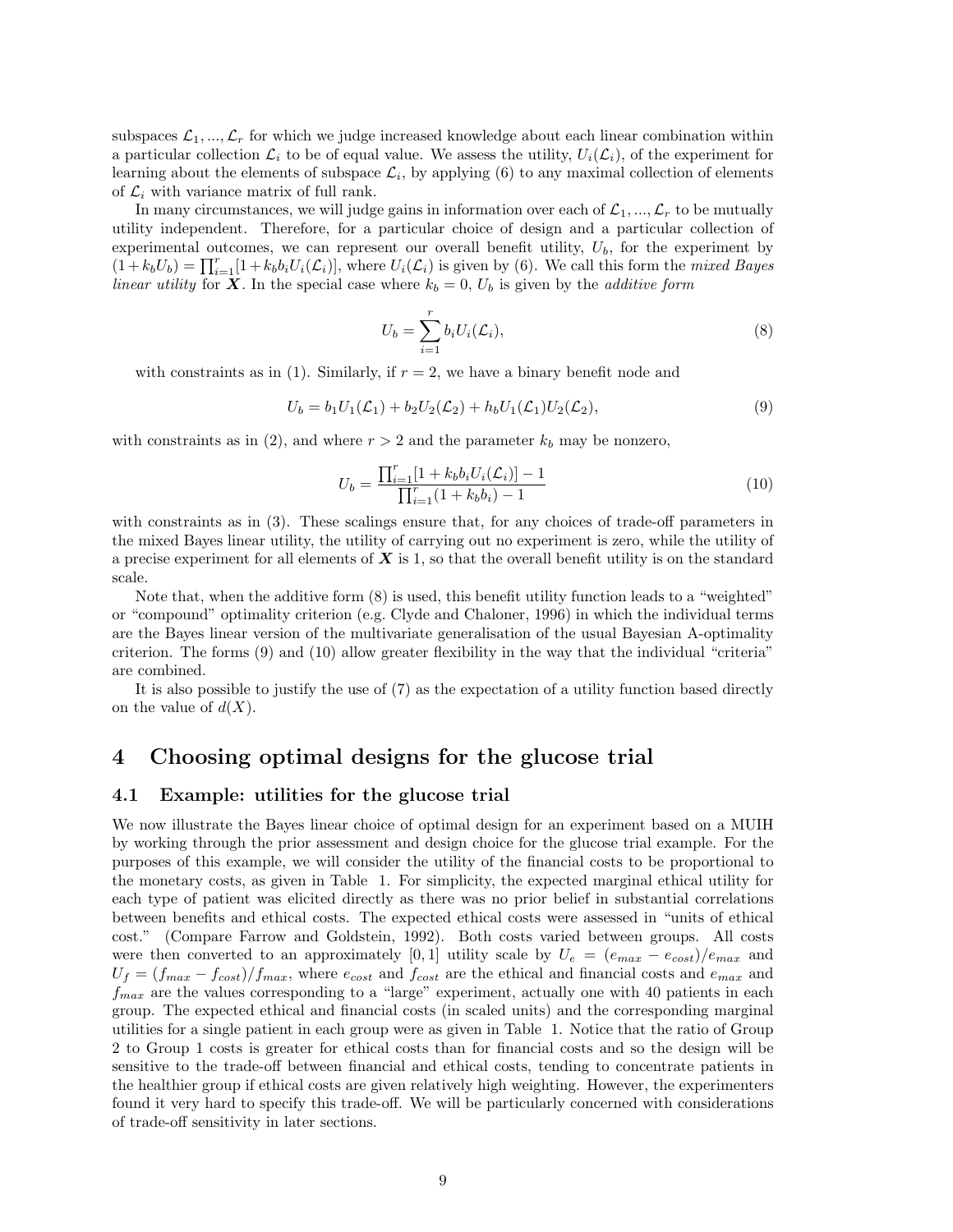Table 1: Ethical and financial costs. (1): Glucose only. (2): Glucose and C-Peptide.

|                          | Ethical Cost Financial Cost $(1-U_e) \times 10^3$ $(1-U_f) \times 10^3$ |         |            |           |       |
|--------------------------|-------------------------------------------------------------------------|---------|------------|-----------|-------|
|                          |                                                                         | (2)     |            | (1)       | (2)   |
| Group 1: Well controlled | 192 3.50                                                                | 8.86    |            | 6.82 4.02 | 10.19 |
| Group 2: Insulin         | 512 7.52                                                                | - 12.88 | 18.18 8.65 |           | 14.81 |

The benefit utility is based on our gain in knowledge. For each patient in each group, there are two possible measurements, glucose and C-peptide, at each of two time points. We wish to learn about the means at each time point for each variable in each group. Each quantity may be of clinical interest, as may be various combinations of the quantities. Because the purpose of the OGTT is to distinguish the more severe from the less severe level of diabetes, it is natural to work in terms of the following four sets of quantities which, collectively, are equivalent to the means:  $\mathcal{M}_1$  and  $\mathcal{M}_2$ , the fasting (i.e.  $t = 0$ ) means, and  $\mathcal{M}_3$  and  $\mathcal{M}_4$ , the mean change over 60 minutes, for C-peptide and glucose respectively. The change in glucose level over time and the fasting level for an individual patient are diagnostic for diabetes.

These groups having been established, the marginal utility function for the benefit from learning about each of these groups of quantities is of the form (6) with  $m_i = 2$ . The utilities for the four groups are then combined using  $(8)$ ,  $(9)$  or  $(10)$  to give  $U_b$ . The financial and ethical cost utilities are combined using (5) and finally the overall utility is formed using (4).

Our overall utility function might contain products of marginal utilities and we may well have beliefs in which the utilities are not independent of each other. In some cases evaluation of expectations may require specification of moments beyond the second. However we will often be able to simplify this task, even without fully specified probability distributions. For reasons of space details are left to be presented elsewhere.

#### 4.2 Example: choice of trade-off parameters

To simplify our account, we first consider the case where all utilities are additive. We therefore need to specify the benefit trade-off values  $b_1, \ldots, b_4$  in (8), the cost trade-off  $a_e, a_f$  in (5) and the cost benefit trade-off  $a_c, a_b$  in (4).

Our experience was that the four benefit utilities were sufficiently comparable that we could ask a series of elicitation questions which effectively fixed these values. The values used for this illustration are  $b_1 = 0.18$ ,  $b_2 = 0.12$ ,  $b_3 = 0.35$  and  $b_4 = 0.35$ , and these are regarded as fixed for now. (For further details of the elicitation of such a benefit utility, see Farrow and Goldstein, 1992). All evaluations of expected benefit utilities are given by (7).

The financial-ethical trade-off was assessed indirectly by comparing the desirability of omitting patients from different groups. For example, the financial cost for a patient in Group 2 is 45 % greater than for a patient in Group 1, when both variables are observed, but the ethical cost for Group 2 is 167 % greater than that for Group 1. In fact, the value chosen was  $a_f = 0.45$  which suggests that one patient from Group 2 would "cost" approximately the same as two from Group 1 and gives 22% more weight to financial cost than to ethical cost in Group 1 but still gives 50% more weight to the ethical cost than to the financial cost for a patient in Group 2.

We found it helpful in eliciting the cost-benefit trade-off to evaluate the expected costs and benefits for a range of simple, standard designs, for which we chose  $(n, n, 0, 0)$  designs with  $n =$  $1, 2, \ldots$ , and to elicit  $n_p$ , the preferred value of n among these, where the various costs were to be informally weighed against the square root of the expected benefit, expressed as a "reduction in standard deviation." A rough preference for  $n_p = 15$ , combined with  $a_f = 0.45$  led to a value of  $a_b = 0.85$ .

The experimenters felt uncomfortable with the need to specify precise values for these trade-off parameters. Thus there is a need for methods which do not rely on such precise choice of trade-offs. We will introduce methods of this type in Section 5.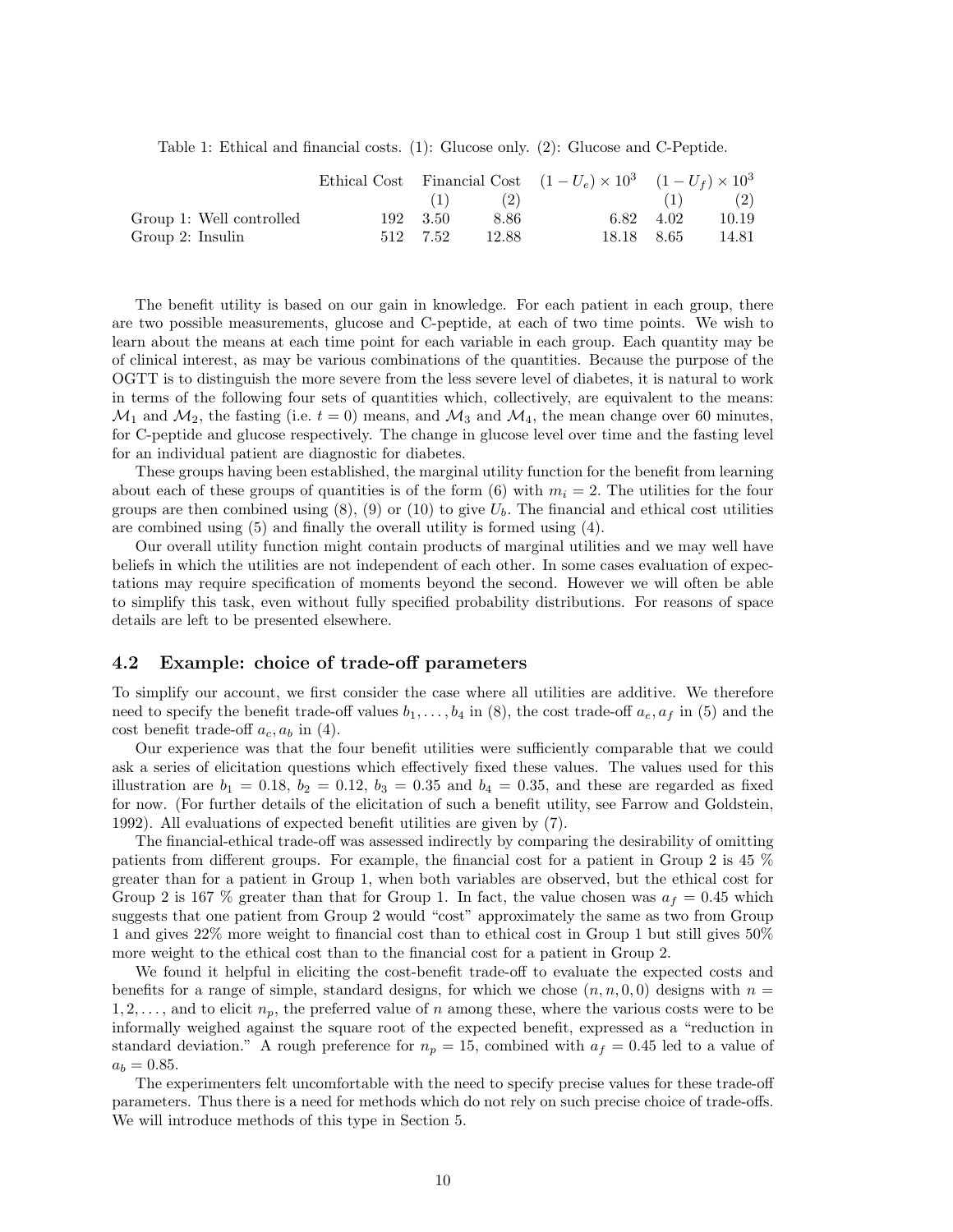|  |  |  | Table 2: Beliefs for simplified example. |  |
|--|--|--|------------------------------------------|--|
|--|--|--|------------------------------------------|--|

|           | Mean    |           | Variances and Covariances |            |            |            |            |            |            |  |  |  |  |
|-----------|---------|-----------|---------------------------|------------|------------|------------|------------|------------|------------|--|--|--|--|
|           |         | $M_{110}$ | $M_{111}$                 | $M_{120}$  | $M_{121}$  | $M_{210}$  | $M_{211}$  | $M_{220}$  | $M_{221}$  |  |  |  |  |
| $M_{110}$ | 0.41    | 0.10000   | 0.10000                   | $-0.04400$ | $-0.04400$ | 0.05000    | 0.05000    | $-0.02200$ | $-0.02200$ |  |  |  |  |
| $M_{111}$ | 2.17    |           | 0.20580                   | $-0.04400$ | $-0.08370$ | 0.05000    | 0.10460    | $-0.02200$ | $-0.04490$ |  |  |  |  |
| $M_{120}$ | 1.95    |           |                           | 0.04000    | 0.04000    | $-0.02200$ | $-0.02200$ | 0.02000    | 0.02000    |  |  |  |  |
| $M_{121}$ | 3.27    |           |                           |            | 0.07145    | $-0.02200$ | $-0.04490$ | 0.02000    | 0.04015    |  |  |  |  |
| $M_{210}$ | $-0.69$ |           |                           |            |            | 0.09000    | 0.09000    | $-0.03900$ | $-0.03900$ |  |  |  |  |
| $M_{211}$ | $-0.06$ |           |                           |            |            |            | 0.20260    | $-0.03900$ | $-0.08655$ |  |  |  |  |
| $M_{220}$ | 2.30    |           |                           |            |            |            |            | 0.03500    | 0.03500    |  |  |  |  |
| $M_{221}$ | 3.81    |           |                           |            |            |            |            |            | 0.07690    |  |  |  |  |

|            |            |            | Variances and Covariances |            |            | Variances and Covariances |            |            |            |  |
|------------|------------|------------|---------------------------|------------|------------|---------------------------|------------|------------|------------|--|
|            | $R_{1i10}$ | $R_{1i11}$ | $R_{1i20}$                | $R_{1i21}$ |            | $R_{2i10}$                | $R_{2i11}$ | $R_{2i20}$ | $R_{2i21}$ |  |
| $R_{1i10}$ | 0.09905    | 0.06905    | $-0.02802$                | $-0.02302$ | $R_{2i10}$ | 0.06383                   | 0.04083    | $-0.00360$ | $-0.00260$ |  |
| $R_{1i11}$ |            | 0.09905    | $-0.02302$                | $-0.02802$ | $R_{2i11}$ |                           | 0.06383    | $-0.00260$ | $-0.00360$ |  |
| $R_{1i20}$ |            |            | 0.12707                   | 0.09207    | $R_{2i20}$ |                           |            | 0.06383    | 0.04083    |  |
| $R_{1i21}$ |            |            |                           | 0.12707    | $R_{2i21}$ |                           |            |            | 0.06383    |  |

#### 4.3 Example: prior beliefs

As our approach is based on the quantification of gains in knowledge, it is necessary to express our current state of knowledge about the O.G.T.T. Currently, elderly patients are being classified, at least in part, on their response to this test, so there already exists an implicit prior judgment as to the relevance of the outcome of the test to such patients. Establishing the framework for such a prior specification is outside the scope of this paper, and so here we give only the necessary moment specifications.

Within each group, we suppose that individuals are second-order exchangeable (i.e. second order beliefs are unaffected by permutation of the members of the group) and co-exchangeable with individuals in the other group (i.e. covariances between individuals are unaffected by permutation of members within each group). From the representation theorem for second order exchangeable structures (Goldstein, 1986), we may therefore express the observation at time  $t$  for individual i in group g for variable v as  $Y_{givt} = M_{gvt} + R_{givt}$  where  $M_{gvt}$  may be considered to be the underlying population mean at time t in group g and  $R_{givt}$ , termed the *individual variation*, represents the deviation, from that expectation, of individual  $i$ . Individual variation of one individual is uncorrelated with that of another individual in any group and with any underlying mean. Thus  $E(R_{givt}) = 0, E(M_{gvt}R_{g'i'v't'}) = 0$  for all  $g, v, i, t, g', v', i', t'$  and  $E(R_{givt}R_{g'i'v't'}) = 0$  unless  $g = g'$  and  $i = i'$ . Thus belief specification requires prior expectations, variances and covariances for the collection of means  $M_{gvt}$  and variances and covariances within individuals for the individual variation  $R_{qivt}$ .

The values are given in Table 2. Variables 1 and 2 are the logarithms of the C-peptide and glucose concentrations respectively. We worked in terms of logarithms to stabilise the variance and to make the uncertainties symmetric in the sense that the events that an observation is more than x units greater or less than its expectation would be judged to be equally likely.

#### 4.4 Example: optimal design

Using the trade-off parameters specified in section 4.2, the optimal choice is  $(21, 11, 1, 0)$ . That is, we have 22 subjects in Group 1 and 11 in Group 2 but, for 1 of the patients in Group 1, we only analyse the blood samples for glucose content. The final zero shows that it is not worth subjecting a Group 2 patient to the trial if we are not going to measure C-peptide.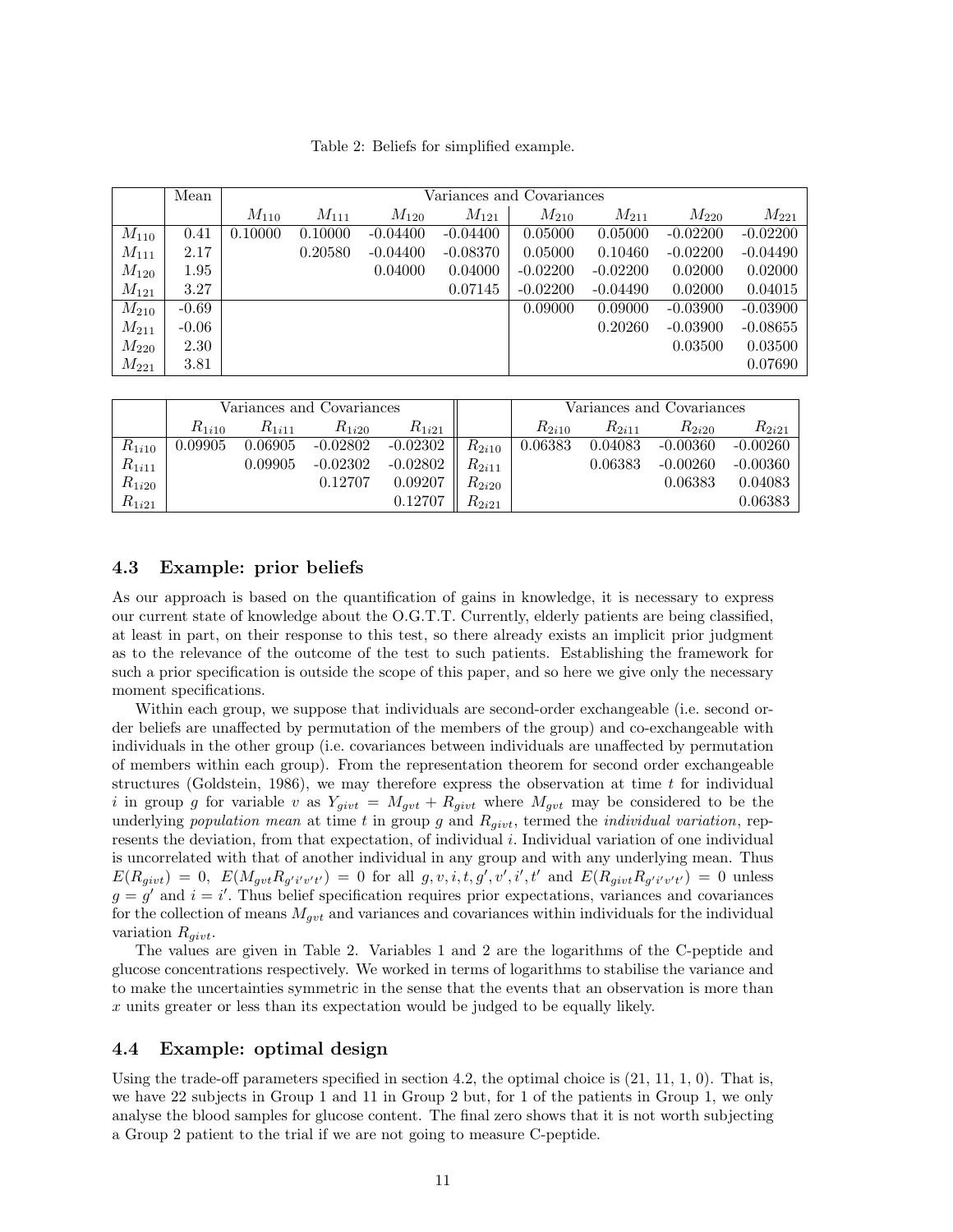We can examine the sensitivity of this choice to the trade-offs by varying the trade-off parameters. For example, holding  $a_f = 0.45$  fixed but increasing  $a_b$  to 0.90, corresponding to  $n_p = 20$ , gives an optimum at  $(26,15,3,0)$ , while decreasing  $a<sub>b</sub>$  to 0.74, corresponding to  $n<sub>p</sub> = 10$ , gives an optimum at (14,7,0,0). Similarly, holding  $a_b = 0.85$  constant but varying  $a_f$ , setting  $a_f = 1$ , so that ethical cost is ignored, gives an optimum of  $(13,11,14,1)$ , while setting  $a_f = 0$ , so that financial cost is ignored, gives an optimum of  $(24,11,0,0)$ .

#### 4.5 Example: generalisation to binary nodes

To illustrate the use of binary nodes we now allow  $h_d$  in (4) and  $h_c$  in (5) to be nonzero. In this example we consider  $U_f$ ,  $U_e$  and  $U_b$  to be stochastically independent.

Consider first the ethical-financial trade-off. We might prefer the costs of a design where the expectations of the two scaled cost utilities,  $a_f U_f$  and  $a_e U_e$ , are approximately equal to one where they are very different. This would suggest a positive value for  $h_c$ . With  $a_f = 0.45$ ,  $a_e = 0.55$ ,  $h_c = 0$ , we have  $E(a_f U_f) = E(a_e U_e)$  approximately when  $n_2 = 30 + 0.25n_1$  among  $(n_1, n_2, 0, 0)$ designs, for example (8,32,0,0). Also, approximately,  $E(a_f U_f + a_e U_e)$  is a constant when  $n_1 + 2n_2$ is a constant so that, for example, we would be indifferent in terms of costs between  $(0,35,0,0)$ ,  $(8,31,0,0)$  and  $(16,27,0,0)$ . Now consider the effect of varying  $h_c$ . If we continue to be indifferent in terms of cost between  $(0,35,0,0)$  and  $(16,27,0,0)$  this implies, approximately, that  $a_e = 0.55(1-h_c)$ and  $a_f = 0.45(1 - h_c)$  but, a preference for the central design,  $(8,31,0,0)$ , over either of these suggests a positive value for  $h_c$ . However, in this particular case, even increasing  $h_c$  to 1.0 is insufficient to make  $(8,32,0,0)$ , a slightly larger design, preferable to  $(0,35,0,0)$  or  $(16,27,0,0)$ .

If we set  $h_c = 1.0$  and  $a_e = a_f = 0.0$ , we need to adjust  $a_b$  to 0.875 and  $a_c$  to 0.125 to preserve  $n_p = 15$ . The optimum design with these parameter values is  $(19,11,3,0)$ . Similarly by maintaining  $a_e = 0.55(1 - h_c)$  and  $a_f = 0.45(1 - h_c)$  and setting  $h_c = -0.81818$ , the smallest value it can take under this condition, we obtain  $a_e = 1.0$  and  $a_f = 0.81818$ . This requires adjustment of  $a_b$  to 0.81 and  $a_c$  to 0.19 and this makes the optimum design  $(22,11,0,0)$ .

Restoring the financial-ethical trade-off parameters to the values specified in section 4.2, we turn our attention to  $h_d$ . If we set  $h_d = 1$ , we have no choice over the values of  $a_b$  and  $a_c$ . This leads to  $n_p = 5$  which conflicts with the expressed value. In fact we need to reduce  $h_d$  to approximately 0.18, while holding  $a_c = 0$ , to restore  $n_p = 15$ . The overall optimum in this case is (21,11,1,0).

Similarly, if we set  $h_d = -1$ , we must have  $a_b = a_c = 1$  and this leads to a preference for no experiment at all since this maximises the cost utility. We can restore the preference for  $n_p = 15$ by setting  $h_d = -0.91$ ,  $a_b = 1.0$  and  $a_c = 0.91$ . This gives an overall optimum at  $(28,16,4,0)$ , a design which clearly compensates for a poor cost utility with a good benefit utility.

These explorations show that, while the choice of design seems to be fairly insensitive to the value of  $h_c$ , it can be greatly affected by the value chosen for  $h_d$ .

### 5 Using Imprecise Trade-off Parameters

One of the most difficult tasks in specifying a mutually utility independent structure is the quantification of the various trade-off parameters in the forms  $(1)$ ,  $(2)$  and  $(3)$ , as this typically requires the comparison of intrinsically different types of costs and benefits. For example, in medical studies, many clinicians would be unwilling to place a precise financial cost on the possible health risks to patients in a trial. Further, many experiments must satisfy various participants who may make different judgments as to such trade-offs. In practice, this means that we can often elicit  $U_e$  and  $U_f$ , but not elicit an agreed value for  $a_e$ ,  $a_f$  or  $h_c$ , in (5). Therefore, it is of fundamental interest to consider problems where we are unwilling to fix on particular trade-off values or where a group of individuals must make a joint decision, and there is broad agreement on the marginal utilities, but different members of the group have different priorities when trading risks. We now develop an appropriate methodology for treating such imprecise utility.

We proceed as follows.

(i) We explain how we may formally introduce imprecision into our utility trade-offs, as follows. For each child node at which attributes are combined, we identify which preferences we are prepared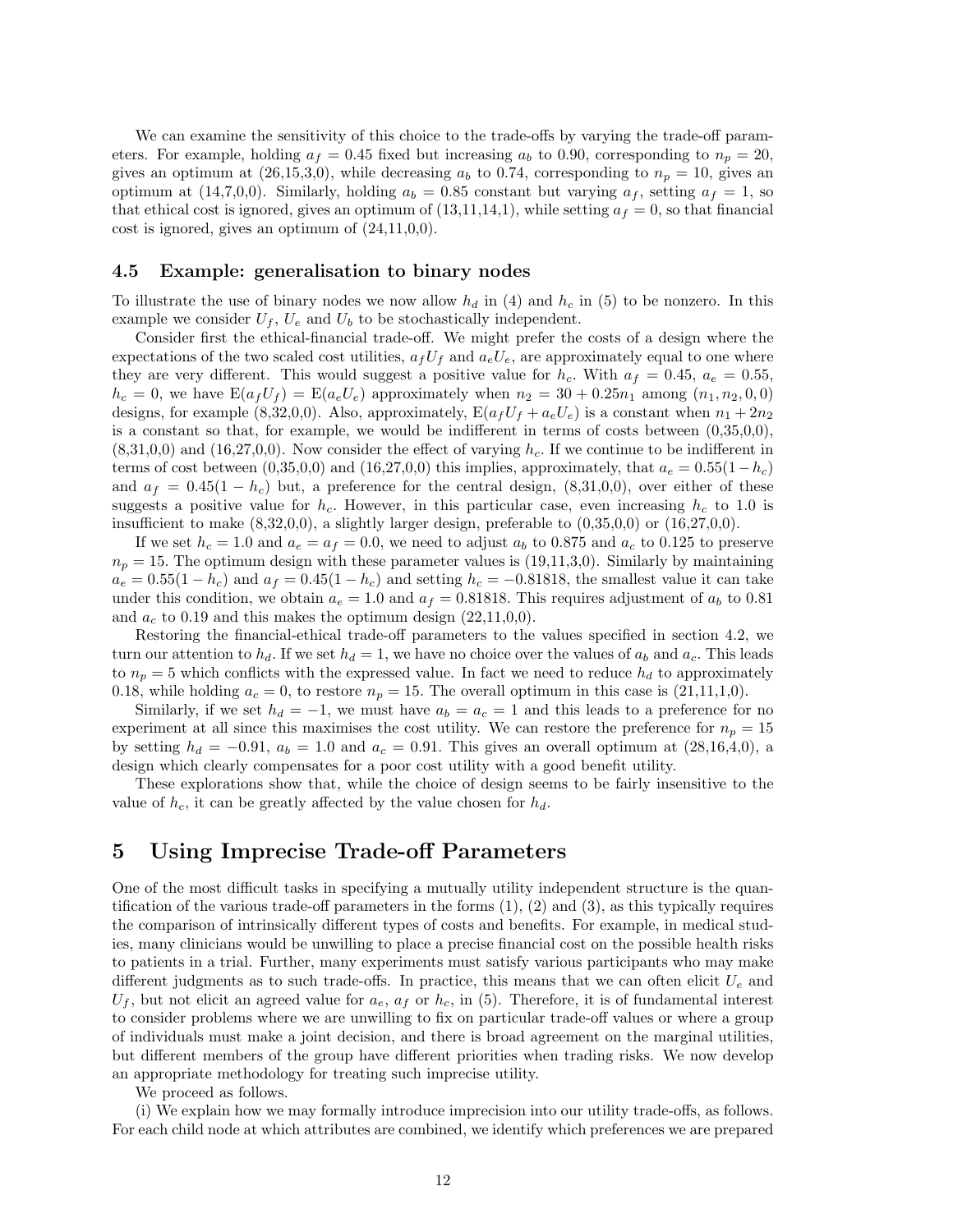to assert between collections of sub-attribute values. From this collection of preferences, we deduce the implied constraints on the trade-off parameters which are used to combine attributes at that node. (In a precise utility specification, we would be prepared to specify preferences between all sets of attribute values, which would uniquely determine the trade-off values).

(ii) We now introduce a weak condition which is often sufficient to eliminate many of the designs under consideration, essentially that we should prefer design A to design B if we prefer A to B under every choice of trade-off parameters consistent with our stated preferences. (Under such circumstances, we would remove design B from further consideration). We then identify a greatly reduced subset of possible trade-off choices which is sufficient to check such design preferences, essentially the vertices of the region of allowable trade-off parameters identified at stage (i).

(iii) We now suggest various theoretical arguments for selecting a particular choice of design among those retained at stage (ii), which is based on optimising a linear combination of the utilities corresponding to the vertex trade-offs identified as sufficient at stage (ii). We discuss the properties of this choice, and illustrate how we may explore the sensitivity of our chosen design to variation in our specification.

If we allow imprecision in some of the elements of  $\theta$ , then we refer to the resulting utility specification as an *imprecise independence hierarchy (IIH)*. This methodology is much more straightforward to describe for simple imprecise independence hierarchies, where all nodes are additive or binary, than for the more general case. If there are no multiplicative nodes in the hierarchy, then we refer to the specification as a *simple imprecise independence hierarchy (SIIH)*. To clarify the exposition, we shall first present the theory for the SIIH.

#### 5.1 Imprecise utility trade-offs

The theory of imprecise probability can be built around the notion that, while we may be unwilling to specify a precise value for the probability of some particular event, there are various prices at which we would certainly buy a gamble on the outcome of the event and other prices at which we would certainly sell such a gamble. These preferences may be used to construct upper and lower probabilities for the corresponding event, see e.g. Walley (1991).

We may apply a similar approach to develop the theory of imprecise utility and in particular to quantify the imprecision in trade-offs between attribute values. Although we are unwilling to place strict values on the trade-offs, there will be certain combinations of outcomes over which we are prepared to state preferences and these comparisons establish the region of the space of trade-off parameters which we must consider. We choose to elicit our imprecision in the values of the trade-off parameters  $\theta$  based on our stated preferences over utility combinations for outcomes, as this is usually more meaningful than considering directly the imprecision in the elements of  $\theta$ . We proceed as follows.

For each child node, we make a collection of pairwise comparisons between vectors of values of parent utilities (or, equivalently, the corresponding vectors of attribute values). As we shall vary the trade-off parameters, and thus the utilities at the child nodes, we require a scale for all utilities in the IIH, whose interpretation does not depend on the choice of trade-off parameters. Recall that the standard scale that we are using is such that a utility value of  $u$  at node  $i$  may always be interpreted as the utility of a gamble giving  $C_i$  with probability u and  $c_i$  with probability  $1 - u$ , irrespective of the chain of trade-off parameters in the hierarchy.

At node *i*, we denote strict preference for utility vector  $\boldsymbol{U} = (U_{1i}, U_{2i}, ..., U_{si})$  over utility vector  $\mathbf{V} = (V_{1i}, V_{2i}, ..., V_{si})$  as  $\mathbf{U} \succ^* \mathbf{V}$ , and denote the weak preference, namely that we do not prefer V to U as  $U \succeq^* V$ . Each such preference places constraints on the allowable choices for the trade-off parameters  $\phi_i$ . We term the collection, R, of all sets of trade-off parameters consistent with each of the stated preferences the *feasible* set of choices for the trade-off parameters. We say that the collection of pairwise comparisons is consistent if R is non-empty, i.e. there is at least one set of trade-off parameters satisfying all stated preferences. A comparison is redundant if its removal does not affect R. A change in any marginal utility will produce a change of the same sign in the overall utility. Therefore, when comparing two utility vectors where  $A \succ^* B$ , we may consider whether we can decrease any of the utilities in  $\boldsymbol{A}$  or increase any of the utilities in  $\boldsymbol{B}$  while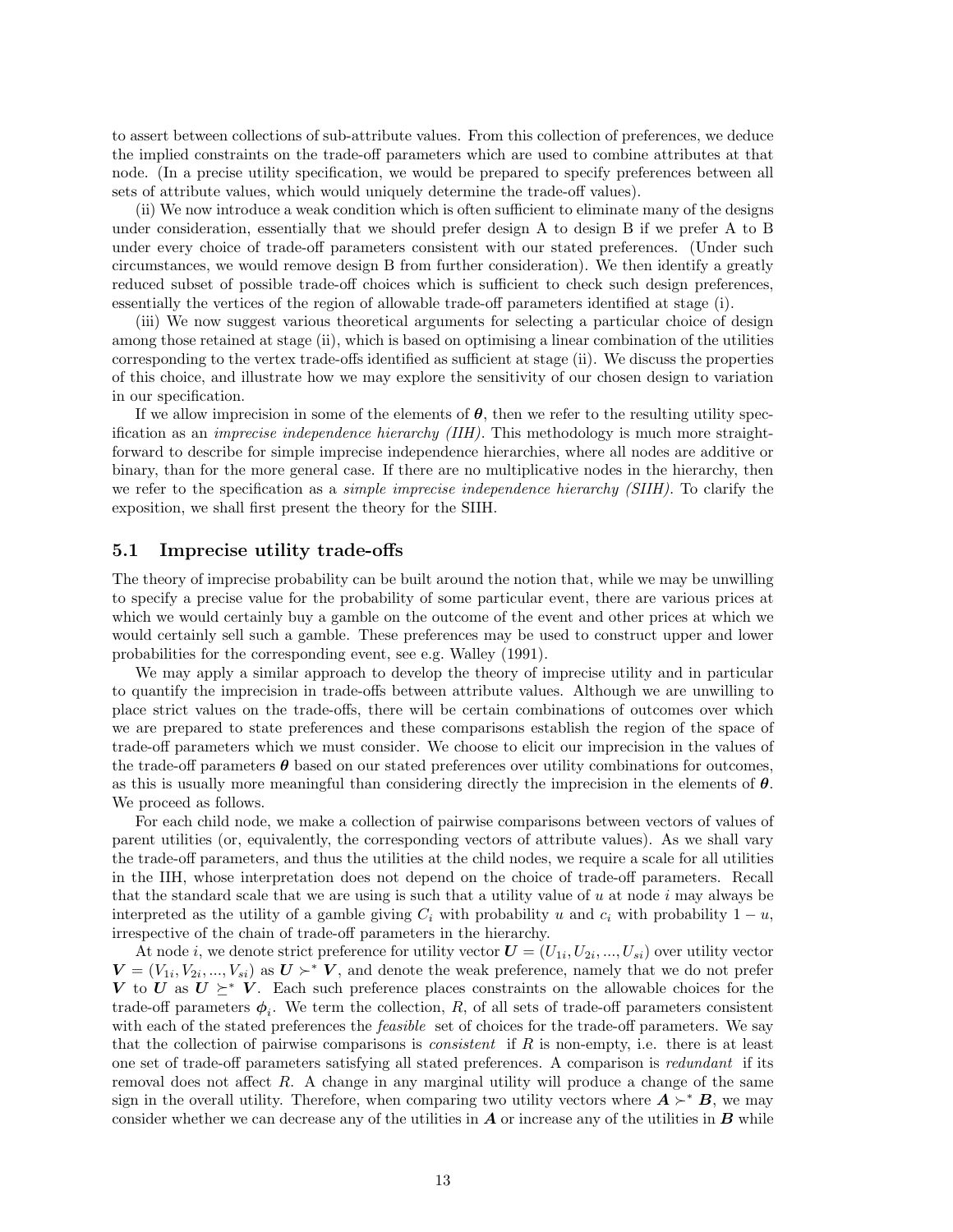preserving the preference. In this way, we should avoid redundancy and make stringent comparisons leading to the smallest feasible set that we can determine through our stated preferences. We describe a comparison as sharp if  $(U_{11},...,U_{s1}) \succeq^* (U_{12},...,U_{s2})$  but there is no vector  $(\delta_1,...,\delta_s)$ such that  $\delta_i \geq 0$ , for  $i = 1, \ldots, s$ , and  $\sum_{i=1}^s \delta_i > 0$  for which we are prepared to assert that  $(U_{11}-\delta_1,\ldots,U_{s1}-\delta_s)\succeq^*(U_{12},\ldots,U_{s2})$ . In general, we seek sharp comparisons to restrict R as far as possible.

We have described our formulation from the viewpoint of an individual who does not wish to state precise utility trade-offs. The same formulation describes a group of decision makers who agree on the marginal utilities but disagree on the utility trade-offs, where now each preference between pairs of utility vectors denotes the sharpest comparison which is agreed by all members of the group.

For additive and binary child nodes, elicitation is unconstrained. For each such node, we state whichever preferences we wish between pairs of utility vectors for the parent nodes. However, if we allow such unconstrained comparisons at the multiplicative child nodes, then the analysis that we shall develop becomes more complex. Therefore, we shall leave discussion of such nodes to section 8. We now describe the implications of the above elicitation.

**Theorem 1** The shape of the region of trade-off parameters resulting from the above elicitation scheme for an SIIH is as follows. At each additive or binary node i, we obtain a convex polyhedron  $R_i$  for the allowable values of  $\phi_i$ . The regions  $R_1,\ldots,R_n$  together define a region  $R$  in the combined space of parameters  $\theta$ , where  $\theta \in R$  if and only if  $\phi_i \in R_i$  for  $i = 1, \ldots, n$ .

Proof Consider first a single child node. We treat the two types of node in turn.

(i) Suppose node i is additive. From the definition, the parameters  $a_2, \ldots, a_s$  lie within a convex polyhedron bounded by  $a_2 = 0, \ldots, a_s = 0$  and  $\sum_{i=2}^s a_i = 1$ . Suppose that, for a particular pair of vectors of parent utilities  $(U_{11},...,U_{s1}) \succeq^* (U_{12},...,U_{s2})$ . This preference imposes the linear inequality  $a_1(U_{11} - U_{12}) + a_2(U_{21} - U_{22}) + \cdots + a_s(U_{s1} - U_{s2}) \geq 0$  on the values of  $a_2, \ldots, a_s$ (where  $a_1 \equiv 1 - \sum_{i=2}^{s} a_i$ ), which is of the form  $b_1 + \sum_{i=2}^{s} b_i a_i \ge 0$ . If  $a_1 = (a_{12}, \ldots, a_{1s})'$  and  $a_2=(a_{22},\ldots,a_{2s})'$  both satisfy this inequality, then so does  $\lambda a_1+(1-\lambda)a_2$ . Thus the region  $R_i$ is convex and the boundary is made up of a finite number of intersecting planes.

(ii) Suppose node *i* is binary. If  $(U_{11}, U_{21}) \succeq^* (U_{12}, U_{22})$  then  $(1-a_2-h)(U_{11}-U_{12})+a_2(U_{21} U_{22}$  +  $h(U_{11}U_{21}-U_{12}U_{22}) > 0$ . Therefore, binary nodes are the same as additive nodes except that the parameters are  $a_2$ , h and the boundaries given by the definition are  $a_2 = 0, a_2 = 1, h = -a_2$ and  $h = 1 - a_2$ .

As all preferences are based on the marginal utilities using the standard scale, the ranges of parameters at one node are independent of the values at other nodes and so the whole feasible set is as described.  $\Box$ 

#### 5.2 Example: trade-off imprecision

We now illustrate the construction of a feasible set. For example, in the hierarchy in the OGTT example, shown in figure 1, trade-off imprecision at node  $B$  is determined by eliciting pairwise preferences between values of the vector  $\{U_1(\mathcal{L}_1), \ldots, U_4(\mathcal{L}_4)\}\,$ , while at node C ranges are determined by preferences between vectors  $(E, F)$ . In every case, preferences are expressed between lotteries over the corresponding marginal attributes. For example, at node  $C$ , we express preferences between pairs of utility vectors  $(E^*, F^*)$  and  $(E^{**}, F^{**})$ . All utilities are expressed in the standard scale.

Suppose that, at node B, for the vector  $\{U_1(\mathcal{L}_1), \ldots, U_4(\mathcal{L}_4)\}, (0.6, 0.9, 0.7, 0.7) \succ^* (0.7, 0.7, 0.7, 0.7)$ . This leads to  $0.7b_1 + 0.7(1 - b_1 - b_3 - b_4) + 0.7b_3 + 0.7b_4 < 0.6b_1 + 0.9(1 - b_1 - b_3 - b_4) + 0.7b_3 + 0.7b_4$ and thence to  $1.5b_1 + b_3 + b_4 < 1$ . Further, increasing the value of any of the utilities in the second vector leads to uncertainty over the preference so that, for example, it is not agreed whether  $(0.6, 0.9, 0.7, 0.7)$  should be preferred to  $(0.71, 0.7, 0.7, 0.7)$ . Therefore the comparison is sharp and we adopt  $1.5b_1 + b_3 + b_4 < 1$  as part of the boundary of our parameter region. Similarly,  $(0.81, 0.7, 0.7, 0.7) \succ^* (0.6, 0.74, 0.74, 0.74)$  but we are unwilling to state preferences between  $(0.8, 0.7, 0.7, 0.7)$  and  $(0.6, 0.74, 0.74, 0.74)$ . The definite preference here leads to  $b_1 > 0.16$ .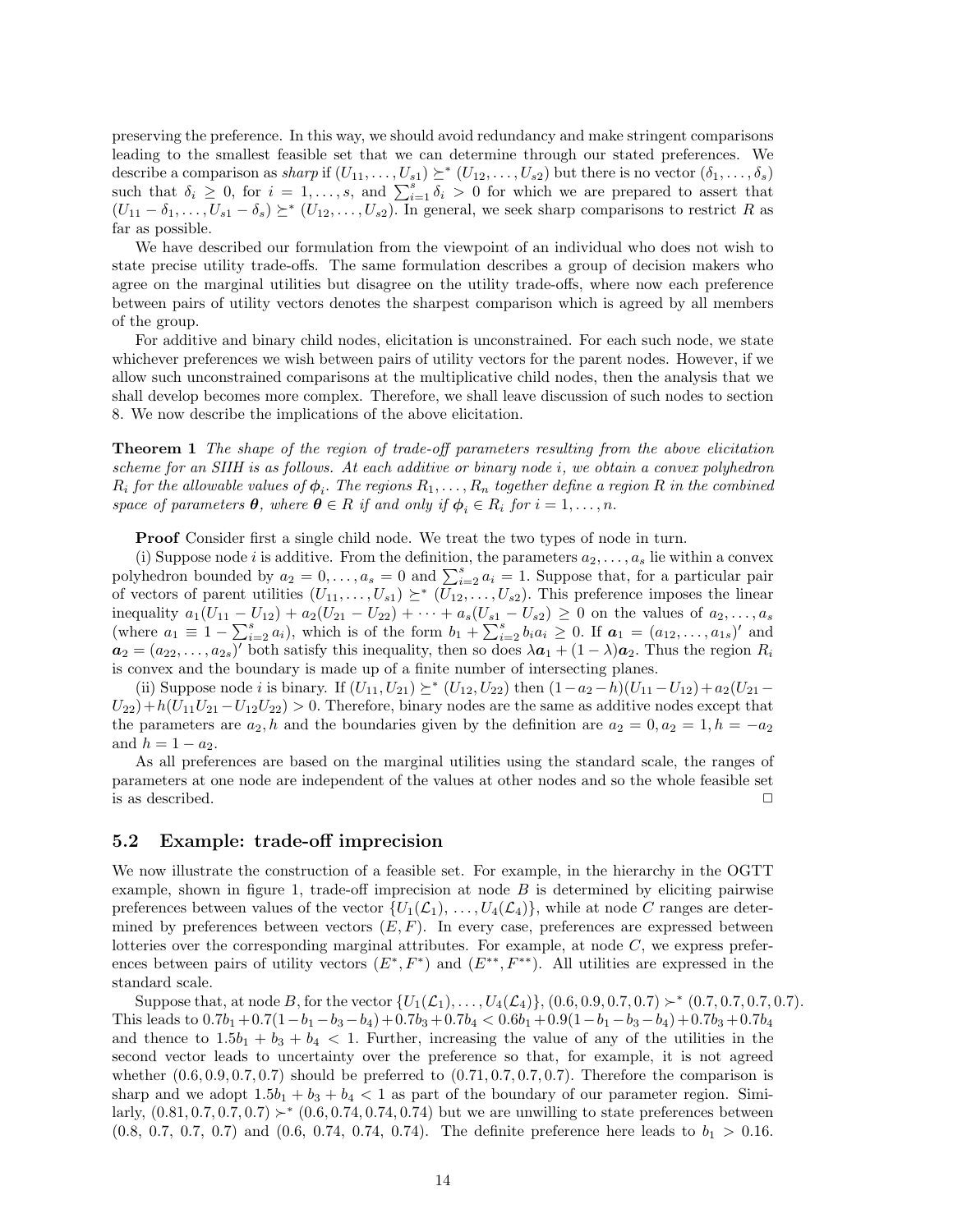Table 3: Trade-off parameter ranges.

|                | Node $B$       |                |       |       |       | Node $C$                                      |                                                                           | Node $D$ |       |               |
|----------------|----------------|----------------|-------|-------|-------|-----------------------------------------------|---------------------------------------------------------------------------|----------|-------|---------------|
| Vertex         | a <sub>1</sub> | a <sub>2</sub> | $a_3$ | $a_4$ | $a_e$ | a <sub>f</sub>                                | $h_c$                                                                     | $a_h$    | $a_c$ | $h_d$         |
|                |                |                |       |       |       |                                               | $0.24$ $0.12$ $0.32$ $0.32$ $0.577$ $0.823$ $-0.400$ $0.82$ $0.16$ $0.02$ |          |       |               |
| $\overline{2}$ |                |                |       |       |       |                                               | $0.16$ $0.20$ $0.32$ $0.32$ $0.225$ $0.375$ $0.400$ $0.82$ $0.27$ $-0.09$ |          |       |               |
| 3              |                |                |       |       |       | $0.16$ $0.08$ $0.44$ $0.32$   $0.871$ $0.529$ | $-0.400$   $0.90$ 0.27 $-0.17$                                            |          |       |               |
|                |                |                |       |       |       |                                               | $0.16$ $0.08$ $0.32$ $0.44$ $0.526$ $0.074$ $0.400$ $0.90$                |          |       | $0.16 - 0.06$ |

Also  $(0.7, 0.7, 0.77, 0.7) \succ^* (0.78, 0.78, 0.6, 0.78)$  and  $(0.7, 0.7, 0.7, 0.77) \succ^* (0.78, 0.78, 0.78, 0.6)$ but we do not state a preference between  $(0.7,0.7,0.76,0.7)$  and  $(0.78,0.78,0.6,0.78)$  or between  $(0.7, 0.7, 0.7, 0.76)$  and  $(0.78, 0.78, 0.78, 0.6)$ . Here, the definite preferences lead to  $b_3 > 0.32$  and  $b_4 > 0.32$ . These four inequalities define a feasible region. We could impose more constraints but the region would always be the convex hull of a finite number of vertex points. In the absence of suitable information on definite preferences, the absolute limits would apply. For example, if the first inequality above was not given, then  $b_1 + b_3 + b_4 < 1$  would be the fourth face of the region.

Node C is a binary node. Suppose that, for the vector  $(U_e, U_f)$ ,  $(0.5, 0.5) \succ^* (0.65, 0.4)$  and that this comparison is sharp, leading to  $0.5a_e + 0.5a_f + 0.5 \times 0.5h_c \ge 0.65a_e + 0.4a_f + 0.65 \times 0.4h_c$ which gives  $-0.15a_e + 0.1a_f - 0.01(1 - a_e - a_f) \ge 0$  and hence  $a_f \le 0.09 + 1.27a_e$ . Similarly  $(0.6, 0.27) \succ^* (0.5, 0.5)$  and this leads to  $a_f \ge -0.62 + 1.32a_e$ . To obtain two more inequalities it is helpful to introduce lotteries. Suppose that we offer a choice between the following alternatives: (1) with certainty attribute values such that  $U_e = U_f = 0.5$ ; (2) with probability  $\alpha$ , attribute values such that  $U_e = U_f = 1$ , that is zero cost, and, with probability  $1 - \alpha$ , attribute values such that  $U_e = U_f = 0$ . Suppose that (2) is preferred whenever  $\alpha \geq 0.6$ , leading to  $0.5a_e + 0.5a_f +$  $0.25(1 - a_e - a_f) \leq 0.6$  and hence  $a_f \leq 1.4 - a_e$ , and that (1) is preferred whenever  $\alpha \leq 0.4$ , leading to  $a_f \geq 0.6 - a_e$ . These latter two constraints are equivalent to  $-0.4 \leq h_c \leq 0.4$ . These four constraints give the four sides of a quadrilateral region in the plane of  $a_e$  and  $a_f$ .

Consider the non-marginal node D. Suppose that we offer a choice between the following alternatives: (1) with certainty, attribute values such that  $U_b = 0$  and  $U_c = 1$ , equivalent to the expectations when no experiment is conducted; (2) with probability  $\alpha$ , attribute values such that  $U_b = U_c = 1$ , that is complete information at no cost, and, with probability  $1 - \alpha$ , attribute values such that  $U_b = U_c = 0$ , that is a costly experiment which provides no information. Suppose that (1) is preferred whenever  $\alpha$  < 0.16 and that (2) is preferred whenever  $\alpha$  > 0.27. Then  $0.16 \le a_c \le 0.27$ . Similarly, if, when offered the alternatives: (1) with certainty attribute values such that  $U_b = 1$  and  $U_c = 0$ , that is a costly experiment which provides full information; (2) with probability  $\alpha$ , attribute values such that  $U_b = U_c = 1$  and, with probability  $1 - \alpha$ , attribute values such that  $U_b = U_c = 0$ ; (1) is preferred whenever  $\alpha < 0.82$  and (2) is preferred whenever  $\alpha > 0.90$ , then  $0.82 \le a_b \le 0.90$ . Thus we obtain a rectangular region in the plane of  $a_b$  and  $a_c$ . However, in general, the region need not be rectangular and boundaries not parallel to the  $a_b$  and  $a_c$  axes can be obtained by varying the utility values offered in the lotteries.

Table 3 gives the vertex set  $P_i$  for the feasible region  $R_i$ , at each node i.

### 6 Pareto optimality

#### 6.1 Pareto optimal decisions

We have to choose from a set D of designs. The utility of any choice of design  $A \in \mathcal{D}$  depends on the values of the trade-off parameters that we specify. As we are comparing different choices of trade-offs, we denote the utility of A, using trade-off parameters  $\theta$ , evaluated as described in section 3, as  $U_{A\theta}$ .

Different choices of trade-off parameters induce different preference orderings over the possible alternatives. A natural weak, partial preference ordering over allowable alternatives is that alter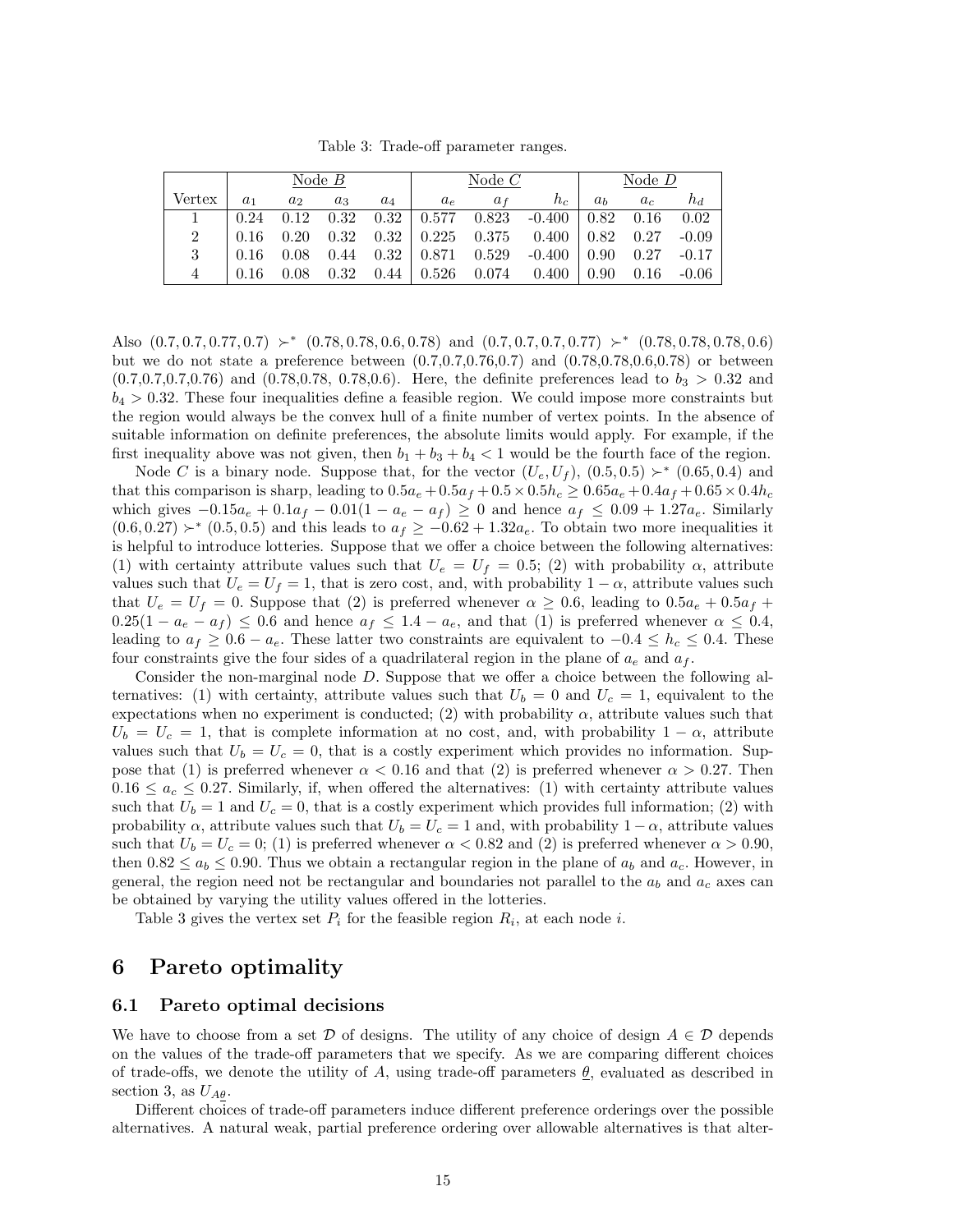native A is at least as good as B, over feasible region R, written  $A \succeq B$ , if  $U_{A\theta} \geq U_{B\theta}$ ,  $\forall \theta \in R$ , A is preferred to B, over R written  $A \succ B$ , if  $A \succeq B$  and  $U_{A\theta} > U_{B\theta}$  for some  $\theta \in R$ , and A is equivalent to B, written  $A \simeq B$ , if  $U_{A\theta} = U_{B\theta} \forall \theta \in R$ . Alternative A is Pareto optimal for R if there is no other allowable alternative B for which  $B \succ A$  over R. It seems reasonable to restrict attention to Pareto optimal alternatives. Furthermore, if we form equivalence classes of equivalent decisions  $A_1 \simeq A_2 \simeq ... \simeq A_r$ , then it is reasonable to restrict attention to only one representative member of each equivalence class. When we eventually choose a design, we may re-examine the collection of alternatives in the corresponding equivalence class by any subsidiary criteria, which have not yet been introduced into the problem. In this section, we discuss the identification of the Pareto optimal class. In later sections we suggest criteria for choosing between the Pareto optimal designs.

We now develop an equivalent form for the Pareto optimal designs which is much easier to compute. We first consider the difference between the expected utilities of a general pair of alternatives A, B as a function of the trade-off parameters  $\theta$ , namely  $d_{AB}(\theta) = U_{A\theta} - U_{B\theta}$ . We have the following lemmas.

**Lemma 1** In a SIIH utility, the utility  $U_j$  at any non-marginal node j is of the form

$$
U_j(\boldsymbol{\theta}_j) = \sum_l \left\{ \pi_{lj}(\boldsymbol{\theta}_j) U_{lj}^{\star} \right\} \tag{11}
$$

where  $\pi_{lj}(\theta_j)$  is a product of parameters with not more than one from each node and  $U^{\star}_{lj}$  is a product of marginal utilities (possibly just one).

Proof. Clearly (11) is true for a marginal node.

Suppose  $(11)$  is true for the utilities at each of the parent nodes of a node i. Then, whether i is additive or binary, it is clearly also true at i. Hence, by induction, (11) holds for any node.  $\Box$ 

For each node i, we define  $P_i$  to be the set  $\phi_i = {\phi_{i1}, \ldots, \phi_{ir(i)}}$  of values at the  $r(i) > m(i)$ vertices of  $R_i$ , and denote by P the set of overall vertex specifications for R, so that P is the subset of R with elements  $\boldsymbol{\theta} = (\phi_1, \dots, \phi_n) \in R$  such that  $\phi_i \in P_i$  for  $i = 1, \dots, n$ .

**Lemma 2** If we have a SIIH utility, then, for any alternatives  $A, B$ , the minimum and maximum values of  $d_{AB}(\theta)$  in R are taken at points in P.

**Proof.** From Lemma 1 it follows that  $d_{AB}(\theta) = \sum_l [\pi_l(\theta) \{ E_A(U_l^{\star}) - E_B(U_l^{\star}) \}]$ , where  $E_A$  and  $E_B$  denote expectations under designs  $A, B$  respectively.

Consider node i, with parameters at all other nodes fixed. We see that  $d_{AB}(\theta)$  is a linear function of the parameters at node i. It therefore follows that it is maximised with respect to those parameters at a vertex of  $R_i$ .

We can now fix  $\phi_{i1}, \ldots, \phi_{im(i)}$  at this point in  $P_i$  and vary the parameters of another node i'. By applying the same argument we can see that we can move these parameters to a point in  $P_{i'}$ without increasing  $d_{AB}(\theta)$ . This argument can then be applied to the parameters at each node in turn leading to the conclusion that for any point in  $R$  there is a point in  $P$  at which the value of  $d_{AB}(\boldsymbol{\theta})$  is no greater.

Similarly, for any point in R there is a point in P at which the value of  $d_{AB}(\theta)$  is no less.  $\Box$ We now deduce that it is sufficient to check for Pareto designs in the vertex set P.

Theorem 2 For a SIIH utility, Pareto optimal alternatives for R are the same as Pareto optimal alternatives for P.

**Proof** If  $d_{AB} \geq 0$  over P it follows from Lemma 2 that  $d_{AB} \geq 0$  over R. The converse is obvious since  $P \subseteq R$ . It follows immediately that  $A \succeq B$  over R if and only if  $A \succeq B$  over P. If  $A \succ B$  over P then  $d_{AB} \ge 0$  over P and  $d_{AB} > 0$  at some point in P so, since  $P \subseteq R$ , it also follows that  $A \succ B$  over R. The converse follows since the maximum of  $d_{AB}$  in R must be in P. $\Box$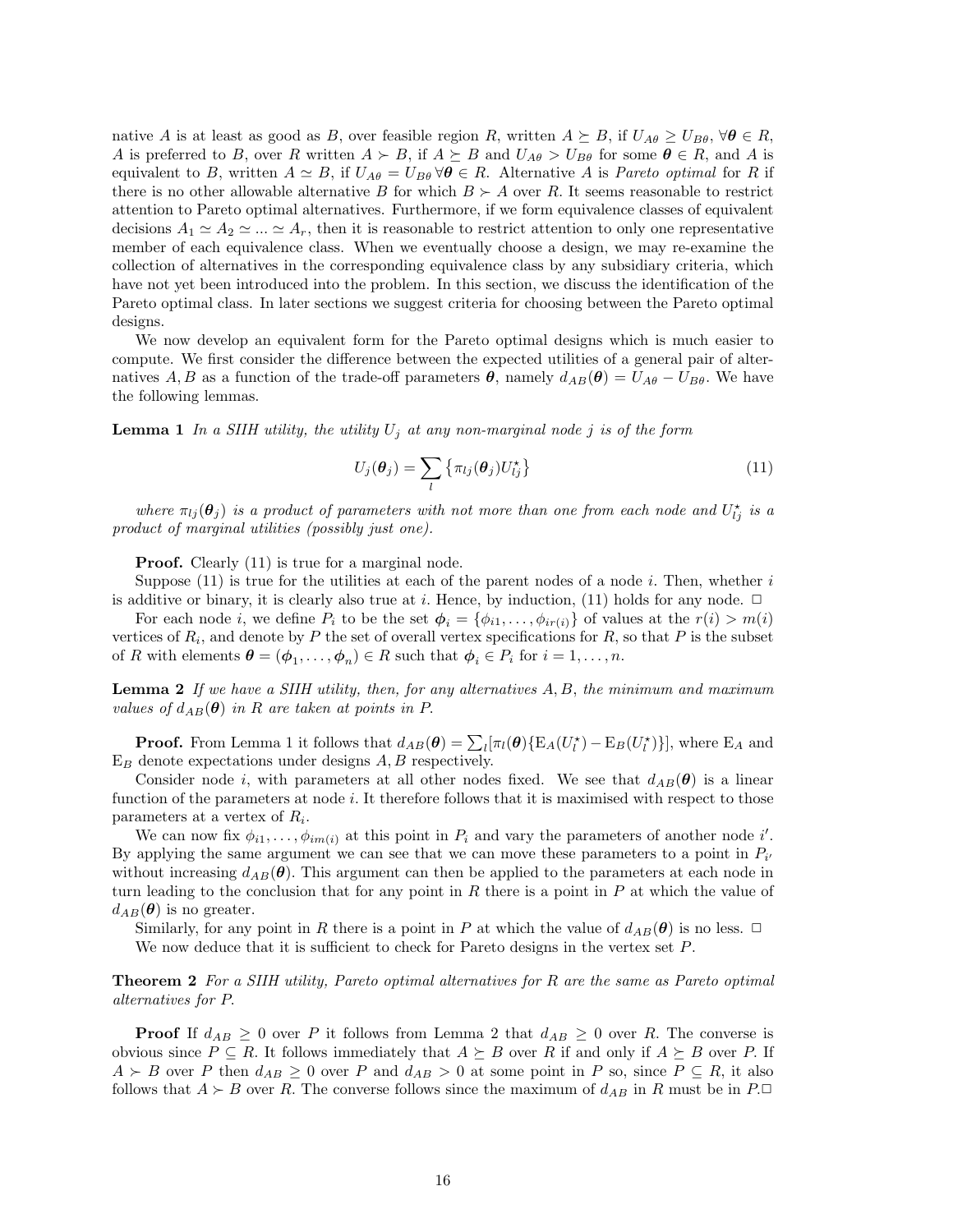Table 4: Maxima and minima of  $n_{12}$ ,  $n_{22}$ ,  $n_{11}$ ,  $n_{21}$  among designs optimal at the vertices of R.

|         | $n_{12}$ | $n_{22}$ | $n_{11}$ | $n_{21}$ |
|---------|----------|----------|----------|----------|
| Minimum | 13       |          |          |          |
| Maximum | 29       | 15       |          |          |

#### 6.2 Example: Pareto optimal designs

For each of the sixty four vertices of R, we found the design which maximised the overall utility at this vertex. There is a wide variety among these vertex-optimal designs. Table 4 gives the maxima and minima of  $n_{12}$ ,  $n_{22}$ ,  $n_{11}$ ,  $n_{21}$  among them.

We searched for Pareto optimal designs among all designs where  $11 \leq n_{12} \leq 30, 5 \leq n_{22} \leq 24$ ,  $0 \leq n_{11} \leq 19$  and  $0 \leq n_{21} \leq 4$ . This set of 40000 candidate designs contains every design optimal at a vertex of R with some room to spare. Among these we found 433 Pareto optimal designs. The search can be conducted quickly since we know, from Theorem 2, that it is only necessary to compare candidate designs at the vertices of R.

There are various ways by which we can, in practice, further reduce the size of the Pareto optimal set, by eliminating designs which are "almost dominated" everywhere over the feasible region. For reasons of space, we shall address such reductions elsewhere, and instead, we now consider further criteria for selecting designs within the Pareto optimal collection.

### 7 Boundary linear utility

#### 7.1 Definitions and motivation

The feasible region for the trade-off parameters in a SIIH is the convex hull of a finite collection of trade-off parameters  $\theta_i \in P, i = 1, \ldots, s$ . Let  $U_i$  be the utility function determined by the choice of trade-offs  $\theta_i \in P, i = 1, \ldots, s$ . Any function of the form

$$
\bar{U}_{\lambda} = \sum_{i=1}^{s} \lambda_i U_i \tag{12}
$$

where  $\lambda = (\lambda_1, \ldots, \lambda_s)$  are non-negative constants such that  $\sum_{i=1}^s \lambda_i = 1$  is termed a boundary linear utility. For any such  $\bar{U}_{\lambda}$ , we may identify the rule which maximises  $\bar{U}_{A,\lambda} = \sum_{i=1}^{s} \lambda_i U_{A,i}$ , where  $U_{A,i}$  is the utility of alternative A with trade-off  $\theta_i$ .

The boundary linear form is motivated by various theoretical considerations as follows. Suppose that, to solve the design problem, we intend to construct a single overall utility function  $U$ . We have shown that Pareto optimality over the full feasible region of trade-off parameters is completely determined by optimality over the vertex set  $P$ . Suppose that we therefore insist that  $U$  is to be a function only of the corresponding boundary utilities  $U_1, \ldots, U_s$ . Each of the following arguments suggests the boundary linear form.

- 1. If  $\bar{U}$  is to agree with the weak preference ordering, i.e.  $\bar{U}(A) > \bar{U}(B), \bar{U}(A) \ge \bar{U}(B)$ , when  $A \succ B$ ,  $A \succeq B$ , over P, respectively, then Harsanyi's theorem (Harsanyi, 1955) implies that  $\bar{U}$  must be of the form (12), for some  $\lambda$ . A further condition that  $\bar{U}$  must be unaffected by a permutation of the utilities at the points in P would imply that  $\lambda_i = 1$  for all i (see e.g. Resnik, 1987).
- 2. Suppose that we regard, for each alternative, the values of the boundary utilities  $U_1, \ldots, U_s$ as attributes of the alternative; for example, the various boundary values of the trade-off parameters might be identified as corresponding to the different views of members of some committee which must be synthesised by the decision maker. Theorem 10.6 of Keeney and Raiffa (1976) shows that the following assumptions hold if and only if  $U$  is of the form (12):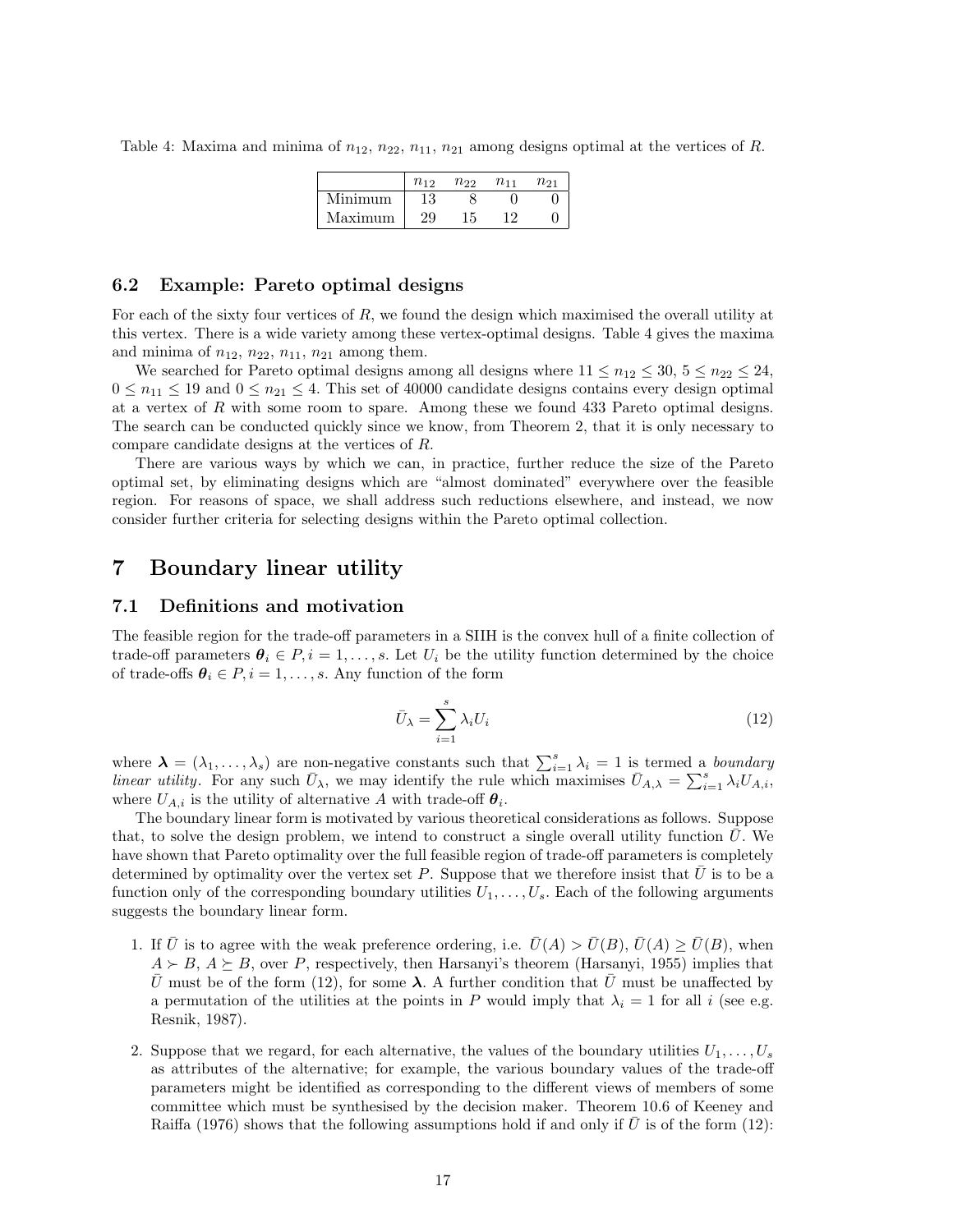- (a) the attributes  $\{U_i, U_j\}$  are preferentially independent of their complement  $\tilde{U}_{ij}$  for all  $i \neq j$ , that is, the conditional preference structure over  $U_i, U_j$  does not depend on the other utilities;
- (b) the conditional utility function  $u_i^*$  over the attribute  $U_i$ , in the combined utility, is strategically equivalent to  $U_i$ , that is,  $u_i^*$  and  $U_i$  imply the same preferences over lotteries;
- (c) each attribute  $U_i$  is utility independent of the others;
- (d) if there is agreement over parameter values, that is the ranges for parameters shrink to a point, then the combined utility should be the same as each of the individual utilities;
- 3. If we regard the boundary utilities,  $U_1, \ldots, U_s$ , as being the utilities of members of a group then Theorem 2 of Keeney (1976) shows that the following assumptions (adapted from Keeney) hold if and only if  $U$  is of the form  $(12)$ :
	- (a)  $s \geq 2$ , the number of alternatives is at least two and overall utilities are specified for all possible  $U_1, \ldots, U_s$ .
	- (b) If the overall utilities indicate alternative  $A$  is preferred to alternative  $B$  for a certain set of values of  $U_1, \ldots, U_s$ , then the overall utilities must imply that A is preferred to B if:
		- i. the values of  $U_1, \ldots, U_s$  are not changed for alternatives other than A and
		- ii. the values of  $U_1, \ldots, U_s$  under A either remain unchanged or are increased.
	- (c) If an alternative is eliminated from consideration, the new overall utilities for the remaining alternatives should be equivalent to the original overall utilities for these same alternatives.
	- (d) For each pair of alternatives, A and B, there is some set of values  $U_1, \ldots, U_s$  such that, overall, A is preferred to B.
	- (e) There is no member of  $P$  such that whenever  $A$  is preferred to  $B$  at that point,  $A$  is preferred to B overall regardless of the utilities at other members of P.

In addition to such theoretical support, the boundary linear form is easy to interpret, gives a clear comparison between different choices and leads to tractable procedures even for large numbers of alternative decisions. The choice of the  $\lambda$  weights can be used to emphasise or de-emphasise the importance of a particular attribute by putting more or less weight on vertices corresponding to different values for a particular trade-off.

#### 7.2 Properties of the boundary linear utility

From Theorem 2 we may deduce the natural relation between Pareto optimality and Bayes rules for boundary linear utilities as follows.

**Corollary 1** A decision in D which is either (i) a unique Bayes decision for some  $\bar{U}_{\lambda}$ , or (ii) a Bayes decision for some  $\bar{U}_{\lambda}$ , with  $\lambda_i > 0$  for  $i = 1, \ldots, s$ , is Pareto optimal over R.

**Proof** For any pair of decisions  $A, B$ , we have  $\bar{U}_{A\lambda} - \bar{U}_{B\lambda} = \sum_{i=1}^{s} \lambda_i d_{AB}(\theta_i)$ . If A is the unique Bayes decision for  $\bar{U}_{\lambda}$  then, for some i,  $d_{AB}(\theta_i) > 0$ . Alternately, if A is Bayes for  $\bar{U}_{\lambda}$ , with each  $\lambda_i > 0$  then, for any other decision B, either  $d_{AB}(\theta_i) = 0$  for all i, and hence, by lemma 2,  $d_{AB}(\theta) = 0$  everywhere in R, or  $d_{AB}(\theta_i) > 0$  for at least one *i*. Hence A is Pareto optimal over R.  $\Box$ 

It is often helpful to equate the boundary linear form with the utility at interior trade-off values. Suppose that at node i we assign weights  $\lambda_{i1}, \ldots, \lambda_{ir(i)}$  to  $\phi_{i1}, \ldots, \phi_{ir(i)}$ , for  $i = 1, \ldots, n$ , and that the weight  $\lambda$  assigned to any overall parameter specification  $\theta$  obtained by combining specifications from the  $n$  nodes, is given by the product of the corresponding weights. That is, if  $\theta$  is the combination of  $\tilde{\phi}_1,\ldots,\tilde{\phi}_n$ , which were assigned weights  $\tilde{\lambda}_1,\ldots,\tilde{\lambda}_n$ , at nodes  $1,\ldots,n$ , then  $\lambda = \prod_{i=1}^n \tilde{\lambda}_i$ . Such a weight specification is called a *multiplicative weighting*. For such a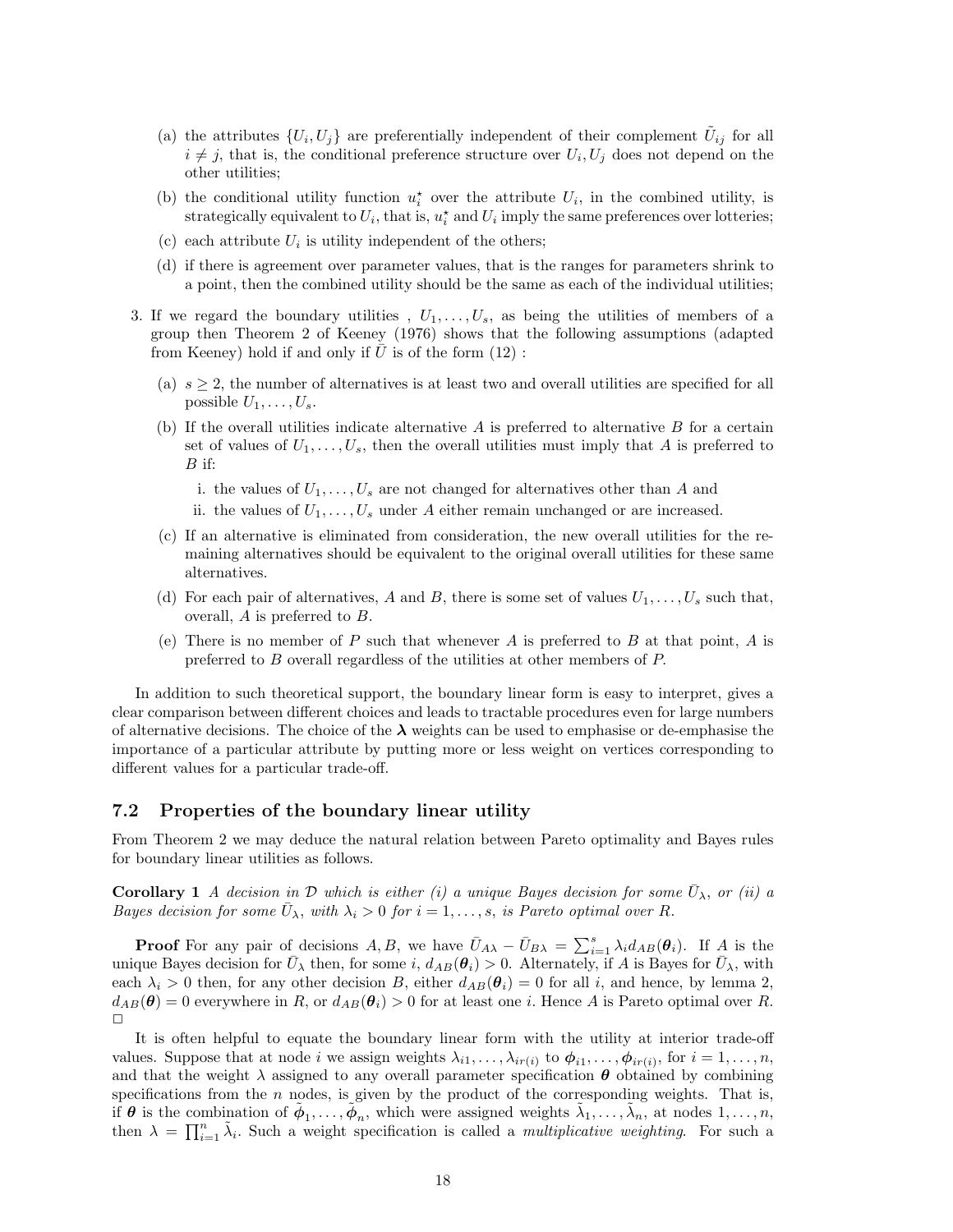| Rank           | Design |    | $\bar{U}_{\lambda}$         | Rank             | Design   |     |    | $\overline{U}_{\lambda}$ |                |                  |          |
|----------------|--------|----|-----------------------------|------------------|----------|-----|----|--------------------------|----------------|------------------|----------|
|                | 21     | 11 |                             | $\left( \right)$ | 0.883155 | 11  | 19 | 11                       | 4              | $\theta$         | 0.883063 |
| $\overline{2}$ | 20     | 11 | $\mathcal{D}_{\mathcal{L}}$ | $\theta$         | 0.883146 | 12  | 22 | 11                       |                | $\left( \right)$ | 0.883062 |
| 3              | 21     | 11 | $\theta$                    | $\left( \right)$ | 0.883138 | 426 | 26 | 15                       | 5              | $\theta$         | 0.878881 |
| 4              | 20     | 11 |                             | $\theta$         | 0.883137 | 427 | 23 | 15                       | 9              | 0                | 0.878868 |
| 5              | 19     | 11 | 3                           | $\theta$         | 0.883129 | 428 | 14 | 8                        | $\mathfrak{D}$ | $\left( \right)$ | 0.878720 |
| 6              | 20     | 11 | 3                           | $\theta$         | 0.883115 | 429 | 13 | 8                        | 4              | $\theta$         | 0.878667 |
| 7              | 22     | 11 |                             | $\theta$         | 0.883114 | 430 | 15 | 8                        | 0              | 0                | 0.878547 |
| 8              | 19     | 11 | $\mathcal{D}_{\mathcal{L}}$ | $\theta$         | 0.883114 | 431 | 13 | 8                        | 3              | 0                | 0.878268 |
| 9              | 21     | 11 | $\Omega$                    | $\theta$         | 0.883103 | 432 | 14 | 8                        |                | 0                | 0.878210 |
| 10             | 20     | 11 |                             | $\theta$         | 0.883073 | 433 | 13 | 8                        | $\mathcal{D}$  | 0                | 0.877745 |

Table 5: "Best" and "worst" Pareto optimal designs, equal vertex weights.

specification, we may vary the weights at each node separately. It follows directly from the fact that  $R_i$  is a convex polyhedron that, for any  $\theta$  in R, there exists a multiplicative weighting  $\lambda$  such that  $\theta = \bar{\theta}_{\lambda}$  and, for any multiplicative weighting  $\lambda$ , there exists a  $\theta$  in R such that  $\bar{\theta} = \bar{\theta}_{\lambda}$ , where  $\bar{\theta}_{\lambda} = \sum_{j} \lambda_{j} \theta_{j}$  and the sum is taken over all of the vertices of R. We now give a theorem which establishes a correspondence between the elements of  $R$  and the multiplicative boundary linear utilities.

**Theorem 3** In a SIIH, if  $\lambda$  is a multiplicative weighting then  $\bar{U}_{\lambda} = U(\bar{\theta}_{\lambda})$ .

**Proof.** Consider a particular term  $\pi_l(\boldsymbol{\theta}) U_l^*$  in (11). Suppose  $\pi_l(\boldsymbol{\theta}) = \phi_1 \cdots \phi_M$ . In  $\bar{U}_{\lambda}$  the coefficient of  $U_l^*$  is  $\sum_j \lambda_j \phi_{1k(1j)} \cdots \phi_{Mk(Mj)}$  where  $k(ij)$  denotes which value of  $\phi_i$  is selected at vertex *j*. Since  $\lambda$  is multiplicative, we can write  $\lambda_j = \lambda_{1k(1j)} \cdots \lambda_{Mk(Mj)}$ . Hence the coefficient of  $U_l^*$  can be written  $\prod_m (\sum_k \lambda_{mk} \phi_{mk})$  but, since  $\sum \lambda_{nk} = 1$ , we can write  $\lambda_{mk} = \lambda_{mk} \prod_{n \neq m} (\sum_k \lambda_{nk})$ and the coefficient is  $\prod_m \left( \sum_j \lambda_j \phi_{mk(mj)} \right)$ , which is its value in  $U(\bar{\theta}_\lambda)$ .

 $\sum_i \lambda_i U_i$ . Values of  $\theta$  not on the boundary of R will give  $\lambda$  values satisfying the condition for We know, from Theorem 3, that, for any  $\theta$  in R, we can find  $\lambda_1, \ldots, \lambda_s$  such that  $U(\theta)$  = Corollary 1. Rules which are Bayes for such internal  $\theta$  values will therefore be Pareto optimal over R.

#### 7.3 Example: boundary linear design choices

Placing equal weights on all vertices gives (21,11,1,0) as the optimum design, as in Section 4.4.

Table 5 shows the first twelve and last eight designs when ranked in decreasing order of  $U(\bar{\theta}_{\lambda})$ with equal weights on the vertices. Since this is a multiplicative weighting, Theorem 3 shows that  $U(\bar{\theta}_{\lambda}) = \bar{U}_{\lambda}$ . There is a relatively large drop in  $\bar{U}_{\lambda}$  after the first nine designs. The differences in utility among the first few are small. For example, an increase in  $U_f$  of  $4.52 \times 10^{-4}$ , that is a decrease in financial cost of 0.0452 % of  $f_{max}$ , would bring the value of  $\bar{U}_{\lambda}$  for the tenth ranked design up to that of the ninth ranked design.

Only two of the "best nine" designs are also optimal at vertices of  $R$ , the third and seventh ranked.

Table 6 shows the maxima and minima obtained by evaluating the utility of each of the "best nine" at each vertex, subtracting it from the best utility attainable at that vertex, then multiplying by  $10<sup>3</sup>$ . We can make comparisons such as this because all utilities are always on the standard scale. We see that the difference for none of these designs is ever worse than  $6 \times 10^{-3}$  anywhere in the feasible region so there is little difference in performance between these designs. The third and seventh ranked designs, being optimal at vertices, give the best minima in Table 6. The best maximum in the table belongs to the fourth ranked design and the second best belongs to the third ranked design. The third ranked design is thus better than the first in terms of both maxima and minima. It will be noted that it is a very similar design.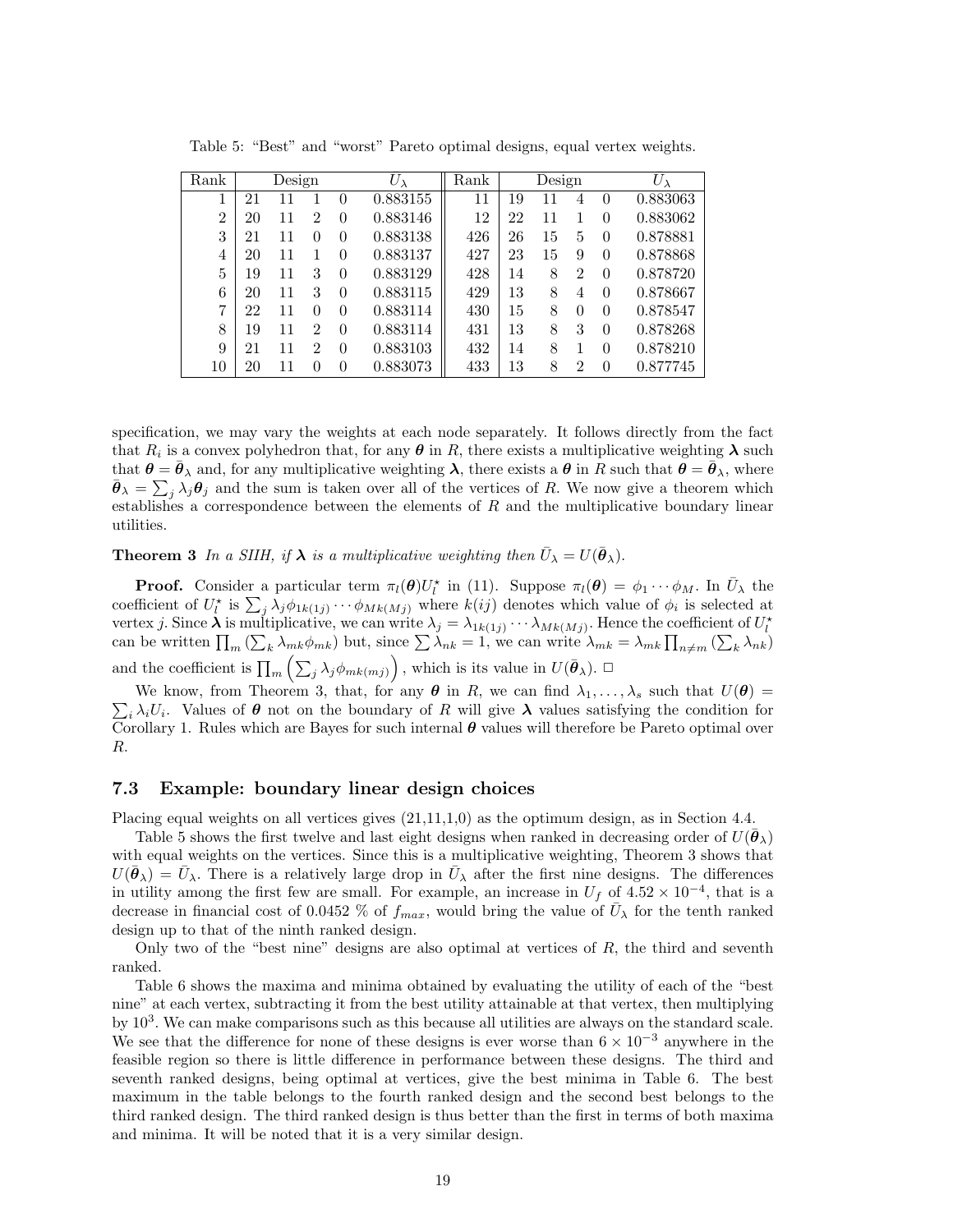Table 6: Comparison of "best nine" designs with optima at vertices. The figures shown are the maxima and minima obtained by evaluating the utility of each of the first nine designs, ranked by  $U(\bar{\theta}_{\lambda})$  (equal weights), at each vertex, subtracting it from the best utility attainable at that vertex, then multiplying by  $10^3$ .

| Design rank |                                                                     |  |  |  |          |
|-------------|---------------------------------------------------------------------|--|--|--|----------|
| Minimum     | $\vert$ 0.041 0.134 0.000 0.095 0.066 0.140 0.000 0.079             |  |  |  | $-0.116$ |
| Maximum     | $\frac{1}{2}$ 5.320 5.012 4.907 4.874 4.990 5.546 5.674 4.922 5.783 |  |  |  |          |

This analysis suggests that our design is locally robust, i.e. that there is no design of very different form to our suggested choice which is almost as good according to our suggested criterion. For reasons of space, we stop our investigation at this point. Elsewhere, we will describe how the structure allows us a much fuller investigation of the sensitivity and robustness properties of our chosen decision, based on optimisation under different choices of boundary linear utility.

### 8 Methodology for multiplicative nodes

We now describe how the methodology is modified for a general IIH, in which there are imprecise multiplicative nodes. In order to extend the types of analyses that we have described to a general IIH, we impose the following restrictions on the preferences that we elicit at a multiplicative child node. First, at each such node, we choose one of the parent utilities to be a standard or reference utility. Suppose that this is  $U_1$ . We set  $a_1 \equiv 1$ . We then assess trade-off ranges for each of the other attributes at the node by comparing that attribute with the standard. Thus, in each comparison, we vary only one of the utilities at a time, so that we compare each attribute  $j$  with attribute 1. Denote by  $\mathbf{U}_j^+(u)$  the vector  $(U_1,\ldots,U_s)$  for which  $U_j = u$  and  $U_i = 0, j \neq i$ . For each  $j > 1$ , we make at least one comparison of the form  $\bm{U}_1^+(u_1) \succeq^* \bm{U}_j^+(u_j)$ , and optionally, several comparisons of the form  $U_j^+(u_j) \succeq^* U_1^+(u_1)$ . Secondly, we elicit pairwise preferences between utility vectors of the form  $U_1^+(u)$  and vectors  $(U_{12},...,U_{s2})$ , where only  $U_1 = U_{12}$  and  $U_j = U_{j2}$  are positive. The resulting feasible set generalises theorem 1 as follows.

Theorem 4 The shape of the region of trade-off parameters resulting from the above elicitation scheme for an IIH is as follows. At each additive or binary node *i*, the shape is as given in theorem 1. For each multiplicative node  $i$ , for each fixed value of  $k$ , we obtain a bounded rectangular region  $R_i(k)$  for the remaining elements of  $\phi_i$ . The region  $R_i$  of allowable specifications for  $\phi_i$  is the union of the collections  $\{k, R_i(k)\}$ . For each fixed value of the remaining elements of  $\boldsymbol{\phi}_i$ , we obtain an interval for the value of k. The regions  $R_1, \ldots, R_n$  together define a region R in the combined space of parameters  $\boldsymbol{\theta}$ , where  $\boldsymbol{\theta} \in R$  if and only if  $\boldsymbol{\phi}_i \in R_i$  for  $i = 1, \ldots, n$ .

Proof All that we need to show is the form of the region for multiplicative nodes. Suppose node i is multiplicative. Each preference of form  $\boldsymbol{U}_1^+(u_1) \succeq^* \boldsymbol{U}_j^+(u_j)$ , implies  $u_1 \geq a_j u_j$ , so that  $u_1/u_j \geq$  $a_j$ . Now suppose, for example, that the utility vector  $\mathbf{U}_1^+(U_{11})$  is preferred to that vector where all utilities are zero except  $U_1 = U_{12}$  and  $U_j = U_{j2}$ . This leads to  $U_{11} > U_{12} + a_jU_{j2} + ka_jU_{12}U_{j2}$ and then to  $k < (U_{11} - U_{12} - a_j U_{j2})/(a_j U_{12} U_{j2})$ . Thus, the form for  $R_i$  is as stated.  $\Box$ 

Note that while the feasible region for each additive and binary node is a convex polyhedron, the shape of the feasible region for a multiplicative node  $i$  is more complex. Therefore, we often choose to expand such a region to a more convenient shape  $R^*$ . For additive and binary nodes we define  $R_i^* \equiv R_i$ . For multiplicative nodes we define  $R_i^*$  as follows. Firstly, we identify the maximum and minimum values of k, denoted  $k_M, k_m$ , in the set  $R_i$ . For each trade-off parameter  $a_j$ , we define  $a_{jM}, a_{jm}$  to be the maximum and the minimum values of  $a_j$  respectively over the two sets  $R_i(k_M), R_i(k_m)$ . Denote by  $R_i^*$ , the rectangular region bounded by the values  $k_m < k <$  $k_M, a_{jm} < a_j < a_{jM}, j = 2, \dots$  Then  $R_i^*$  is the smallest rectangular region for which  $R_i \subseteq R_i^*$ . When we replace each such  $R_i$  by  $R_i^*$ , we denote the corresponding extended feasible region as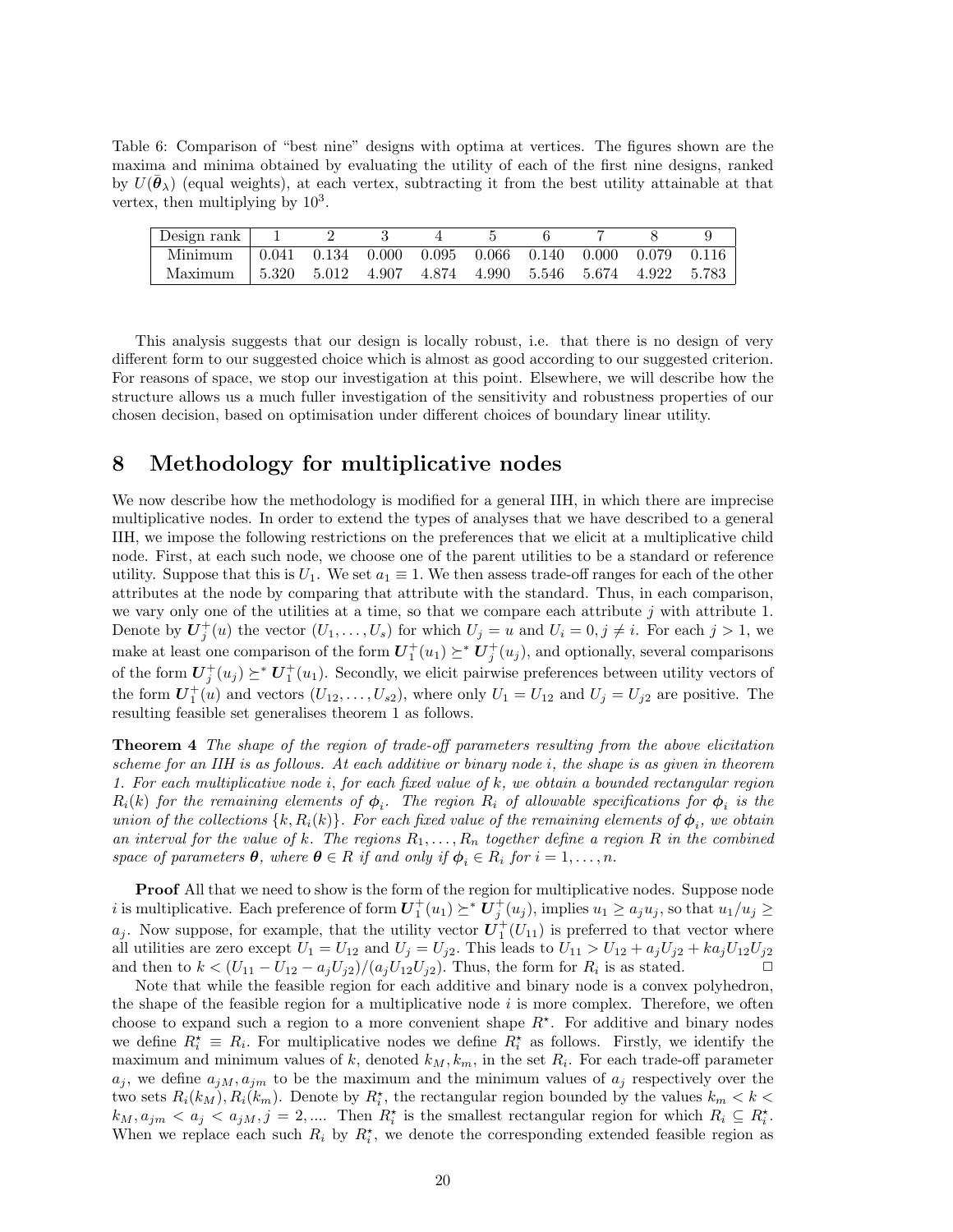R<sup>\*</sup>. For each additive or binary node define  $P_i^*$  to be the set  $\{\phi_{i1}, \ldots, \phi_{ir(i)}\}$  of the  $r(i) > m(i)$ vertices of  $R_i^*$ . For each multiplicative node with s parents define  $P_i^*$  to be the set of  $\phi_i$  such that  $a_j = a_{jm}$  or  $a_j = a_{jM}$ , for  $j = 2, \ldots, s$ , and  $k_m < k < k_M$ . Then  $P^*$  is the set of overall specifications each element of which is the combination of one element from each of  $P_1^*, \ldots, P_n^*$ . We may now generalise theorem 2 as follows. The details of the proof are in the appendix.

**Theorem 5** For a general IIH utility, Pareto optimal alternatives for  $R^*$  are the same as Pareto optimal alternatives for  $P^*$ .

The further modification we must make is to the boundary linear forms. If there are some multiplicative nodes with imprecise values for the parameter  $k$  in  $(2)$ , the corresponding boundary is continuous over k. The natural generalisation of the boundary linear form to a continuous weight function is as follows. Let the imprecise k parameters be  $\mathbf{k} = (k_1, \ldots, k_w)'$ . Now let  $\theta_i$  denote a vertex specification of the other parameters so that each element of P is a particular  $\theta_i$  combined with a value for k and replace  $\lambda_i$  with  $\lambda_i(k)$ , a scaled probability density function for k so that

$$
\sum_{i=1}^s \int \cdots \int \lambda_i(\mathbf{k}).dk_1 \ldots dk_w = 1,
$$

where the integrals are taken over the ranges of  $k_1, \ldots, k_w$ . Then

$$
\bar{U}_{\lambda} = \sum_{i=1}^{s} \int \cdots \int \lambda_i(\mathbf{k}) U_i \, dk_1 \ldots dk_w.
$$

We may also allow  $\lambda_i(\mathbf{k})$  to be wholly or partly discrete with some or all of the weight concentrated at discrete values of some or all of  $k_1, \ldots, k_w$ . In this case, integrals are replaced by summations as appropriate. We may generalise theorem 3 as follows. The proof is given in the appendix.

**Theorem 6** In any IIH, for any  $\theta$  in R there exists a multiplicative weighting  $\lambda$  such that  $U(\theta)$  =  $\bar{U}_{\lambda}$ .

### 9 Concluding comments

This paper has two aims. Firstly, we show how mutually utility independent hierarchies, which weigh the various costs of the experiment against benefits expressed through a mixed Bayes linear utility, provide a flexible and intuitive methodology for experimental design which remains tractable even for complex multi-variate problems. Secondly, we develop methodology for problems in which the experimenters are unwilling to specify unique trade-off values between the attributes in the hierarchy. Partly, we do this as we consider that precise specification of such trade-offs is likely to be one of the main stumbling points in implementing our approach. Partly also, we consider that problems in imprecise utility are of fundamental interest in their own right, in much the same way as are problems in imprecise probability.

This paper is intended to offer a framework for experimental design which respects the complexities of the cost and benefit structure. The imprecise utility formulation is intended to identify classes of designs which are worthy of further consideration and to suggest criteria for selecting between these designs. This raises important methodological questions concerning the best ways to identify and choose between the leading contenders for the best choice of design, and these questions will be pursued elsewhere.

### APPENDIX: PROOFS OF THEOREMS

#### Proof of Theorem 5

First we need to modify Lemma 1. We now show that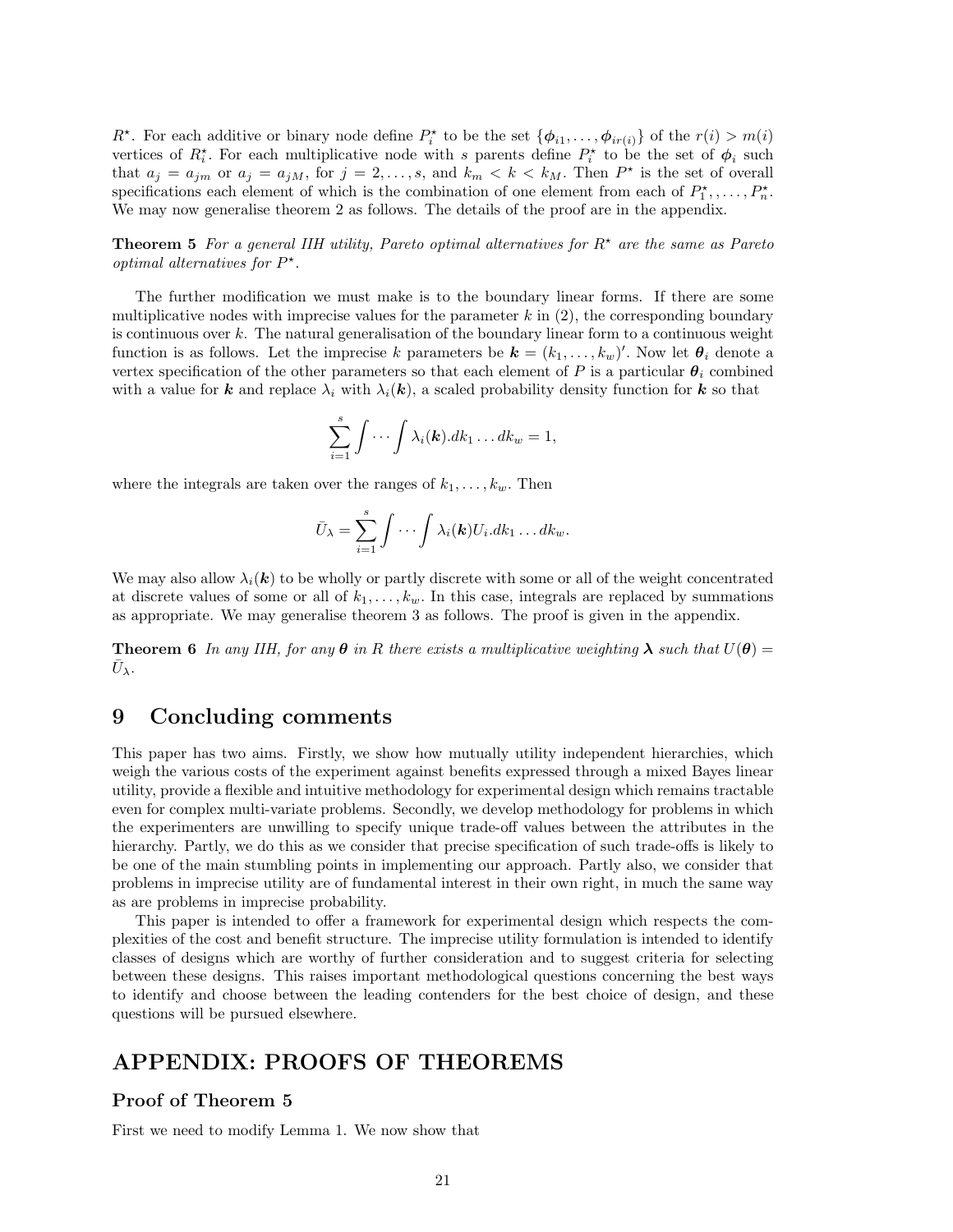$$
U(\boldsymbol{\theta}) = \sum_{l} \{ \pi_l^{\star}(\boldsymbol{\theta}) U_l^{\star} \}, \qquad (13)
$$

where  $\pi_l^{\star}(\boldsymbol{\theta}) = \pi_{l1}^{\star}(\boldsymbol{\theta})/\pi_{l2}^{\star}(\boldsymbol{\theta}).$ 

Here  $\pi_{l}^{\star}(\theta)$  is a product of parameters with not more than one from each additive or binary node and any parameters, other than  $k$ , from a multiplicative node which are present are present linearly and  $\pi_{l2}^{\star}(\theta)$  is either a product of terms of the form  $\prod_{i=1}^{s}(1 + ka_i) - 1$  from multiplicative nodes or is 1.

Clearly (13) holds for a marginal node.

Suppose (13) holds for the utilities at each of the parent nodes of a node i. Then, if i is additive or binary, it clearly also holds at  $i$ . If  $i$  is multiplicative then we observe that the numerator in  $(3)$ can be written as a sum of terms, each of which is of the form  $k^m \prod a_j^{p(j)} U_j^{p(j)}$  where  $p(j)$  is either 0 or 1 and  $U_j$  is a parent utility. It follows that (13) holds for node i. Hence, by induction, (13) holds for the overall utility.

Now we can write  $d_{AB}(\theta) = \sum_l [\pi_l^{\star}(\theta) \{ \mathbb{E}_A(U_l^{\star}) - \mathbb{E}_B(U_l^{\star}) \}].$ 

Consider a single parameter  $a_{ij}$  at a multiplicative node i. We can write  $d_{AB}(\theta)$  in the form  $f(a_{ij}) = [C_1 + C_2 a_{ij}] / [C_3 + C_4 a_{ij}] + C_5$ , where  $C_1, \ldots, C_5$  are constants. As  $\partial f(a_{ij}) / \partial a_{ij} =$  $(C_2C_3 - C_1C_4)/(C_3 - C_4a_{ij})^2$ , it follows that  $f(a_{ij})$  is monotonic in  $a_{ij}$ , over any domain in which  $|f(a_{ij})|$  is bounded away from infinity. So  $d_{AB}(\theta)$  is monotonic in any single  $a_{ij}$ . If we minimise  $d_{AB}(\theta)$  with respect to any single  $a_{ij}$  we will always reach one of the limits for  $a_{ij}$ . Hence the minimum of  $d_{AB}(\theta)$  for any fixed  $k_i$  must be at a vertex of the subset of  $R_i^*$ , for this value of  $k_i$ , where  $R_i^*$  for a multiplicative node is the rectangular region bounded by the upper and lower limits of  $a_{i2}, \ldots, a_{is(i)}$ . Now, if we allow  $k_i$  to vary, we see that the global minimum of  $d_{AB}(\theta)$  must be at a point in  $P_i^*$ .

The rest of the proof follows as before.

### Proof of Theorem 6

Suppose that multiplicative weightings can be found for each of the parent nodes of node  $i$  such that  $U(\theta_j) = \bar{U}_{\lambda j}$ , where the subscript j denotes that this applies to the sub-hierarchy under node j. Trivially we can find such a weighting for a marginal node. If node  $i$  is additive or binary it is clear from Theorem 3 that we can find a multiplicative weighting such that  $U(\theta_i) = \bar{U}_{\lambda_i}$ .

Suppose node  $i$  is multiplicative. Our definition allows us to concentrate all of the weight at the chosen value of  $k_i$  so we can now consider  $k_i$  to be fixed. Suppose that we assign weights  $\lambda_{ij}^{\star}$  and  $(1-\lambda_{ij}^*)$  to the lower and upper values of  $a_{i2},\ldots,a_{ir(i)}$ , where  $a_{i1}=1-\sum_{j=2}^{r(i)} a_{ij}$ , and then obtain weights for the vertices of  $R_i$  by multiplying together the appropriate combinations of these. In this way we can consider averaging over each of  $a_{i2}, \ldots, a_{ir(i)}$  in turn. The averaging property will now apply, with respect to  $a_{i2}, \ldots, a_{ir(i)}$ , to the unscaled utility

$$
U_i^* = k_i^{-1} \left[ \prod_{j=1}^{r(i)} (1 + k_i a_{ij} U_{ij}) \right] - 1 = k_i^{-1} (1 + k_i a_{ij} U_{ij}) \left[ \prod_{f \neq j} (1 + k_i a_{if} U_{if}) \right] - 1
$$

where  $U_i = U_i^* / F_i$  and

$$
F_i = k_i^{-1} \left[ \prod_{j=1}^{r(i)} (1 + k_i a_{ij}) \right] - 1 = k_i^{-1} (1 + k_i a_{ij}) \left[ \prod_{f \neq j} (1 + k_i a_{if} U_{if}) \right] - 1
$$

but does not apply exactly to the scaled utility  $U_i$  because  $F_i^{-1}$  is not linear in  $a_{ij}$ .

Now write  $U_i(a_{ij})$  and  $F_i(a_{ij})$  to show dependence on  $a_{ij}$  and let the lower and upper values of  $a_{ij}$  be  $a_{ij1}, a_{ij2}$  (such that  $a_{ij1} < a_{ij2}$ ). Choose any other value  $a_{ij3}$  with  $a_{ij1} \le a_{ij3} \le a_{ij2}$ . We can write  $a_{ij3} = \mu_{ij} a_{ij1} + (1 - \mu_{ij}) a_{ij2}$  for some  $\mu_{ij}$  with  $0 \le \mu_{ij} \le 1$ . Clearly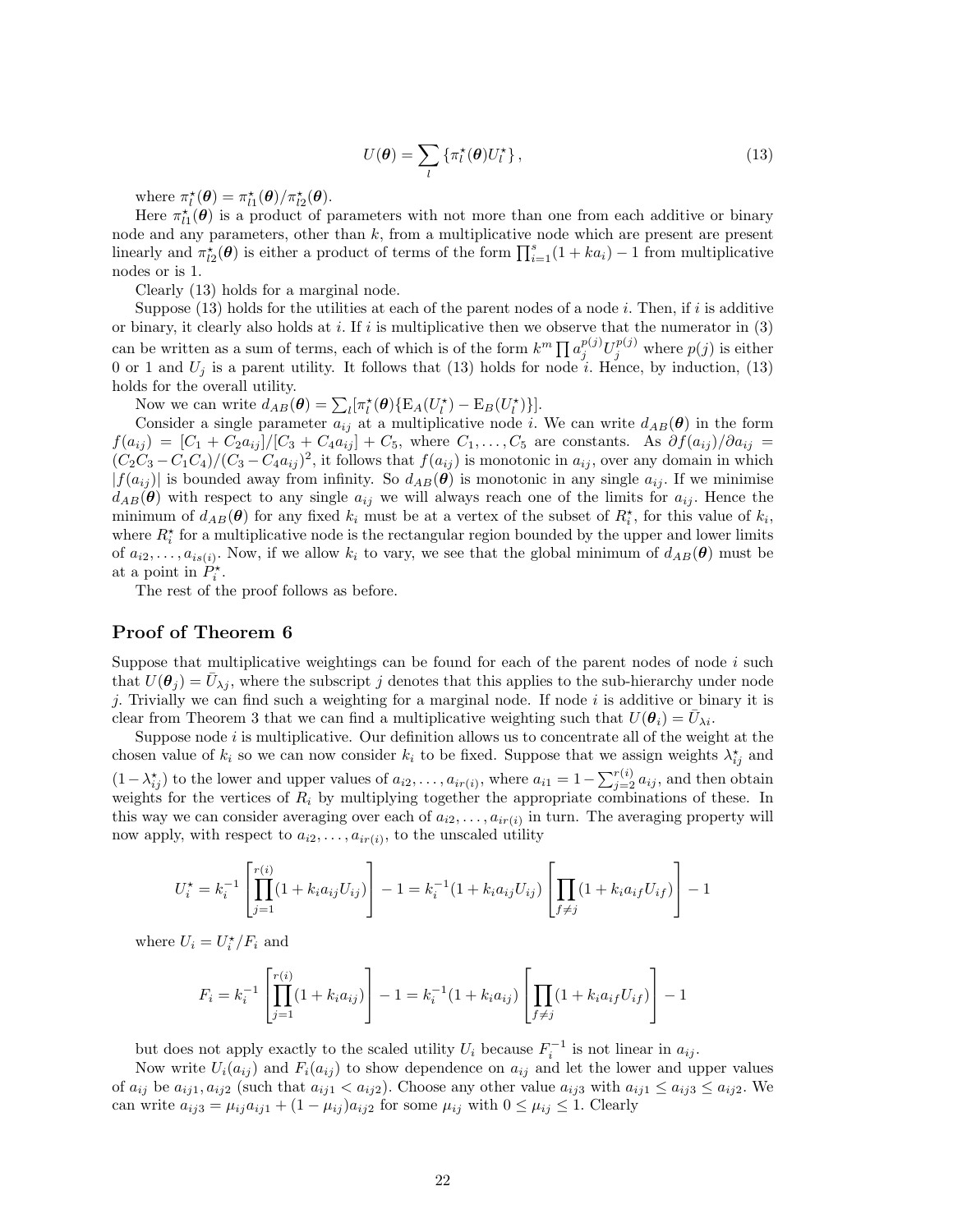$$
U_i(a_{ij3}) = [U_i^*(\mu_{ij}a_{ij1} + \{1 - \mu_{ij}\}a_{ij2})]/[F_i(\mu_{ij}a_{ij1} + \{1 - \mu_{ij}\}a_{ij2})]
$$
  
= 
$$
[\mu_{ij}U_i^*(a_{ij1}) + \{1 - \mu_{ij}\}U_i^*(a_{ij2})]/[\mu_{ij}F_i(a_{ij1}) + \{1 - \mu_{ij}\}F_i(a_{ij2})]
$$

but

$$
\lambda_{ij}^* U_i(a_{ij1}) + (1 - \lambda_{ij}^*) U_i(a_{ij2}) = \lambda_{ij}^* [U_i^*(a_{ij1})] / [F_i(a_{ij1})] + (1 - \lambda_{ij}^*) [U_i^*(a_{ij2})] / [F_i(a_{ij2})].
$$

We require

$$
[\mu_{ij}]/[\mu_{ij}F_i(a_{ij1}) + (1 - \mu_{ij})F_i(a_{ij2})] = [\lambda_{ij}^*]/[F_i(a_{ij1})]
$$

and

$$
[(1 - \mu_{ij})]/[\mu_{ij}F_i(a_{ij1}) + (1 - \mu_{ij})F_i(a_{ij2})] = [(1 - \lambda_{ij}^{\star})]/[F_i(a_{ij2})]
$$

and these are satisfied when

$$
\lambda_{ij}^* = [\mu_{ij} F_i(a_{ij1})]/[\mu_{ij} F_i(a_{ij1}) + (1 - \mu_{ij}) F_i(a_{ij2})]
$$

which is in  $0 \leq \lambda_{ij}^* \leq 1$ .

We can now extend the argument to the other parameters at node i.

Thus we can find a multiplicative weighting such that  $U(\theta_i) = \bar{U}_{\lambda_i}$  and, by induction, we can find a multiplicative weighting such that  $U(\theta) = \bar{U}_{\lambda}$ .

 $\Box$ 

### References

Adcock, C.J., 1997. Sample size determination: a review. The Statisticican, 46, 261-283.

- Bernardo, J.M., 1997. Statistical inference as a decision problem: the choice of sample size. The Statisticican, 46, 151-153.
- Chaloner, K., and Verdinelli, I., 1995. Bayesian experimental design, a review. Statistical Science 10, 273-304.
- Claxton, K., Lacey, L.F., and Walker, S.G., 2000. Selecting treatments: a decision theoretic approach. Journal of the Royal Statistical Society, Ser. A, 163, 211-225.
- Clyde, M. and Chaloner, K., 1996. The equivalence of constrained and weighted designs in multiple objective design problems. Journal of the American Statistical Association, 91, 1236-1244.
- Dette, H. and Franke, T., 2000. Constrained  $D-$  and  $D_1-$ optimal designs for polynomial regression. The Annals of Statistics, 28, 1702-1727.
- Farrow, M. and Goldstein, M., 1992. Reconciling costs and benefits in experimental design. In: Bernardo, J.M., Berger, J.O., Dawid, A.P., Smith, A.F.M. (Eds.), Bayesian Statistics 4, Oxford University Press, Oxford, 607-615.
- Farrow, M. and Goldstein, M., 1993. Bayes linear methods for grouped multivariate repeated measures studies with application to crossover trials. Biometrika, 80, 39-59.
- Farrow, M. and Leyland, A.H., 1991. Interpretation of oral glucose tolerance test results. In: Dunstan,F., Pickles,J. (Eds.), Statistics in Medicine, Clarendon Press, Oxford, 249-266.
- de Finetti, B., 1974. Theory of Probability: A Critical Introductory Treatment, Volume 1. John Wiley, New York.
- Gittins, J. and Pezeshk, H., 2000. How large should a clinical trial be? The Statistician, 49, 177-187.